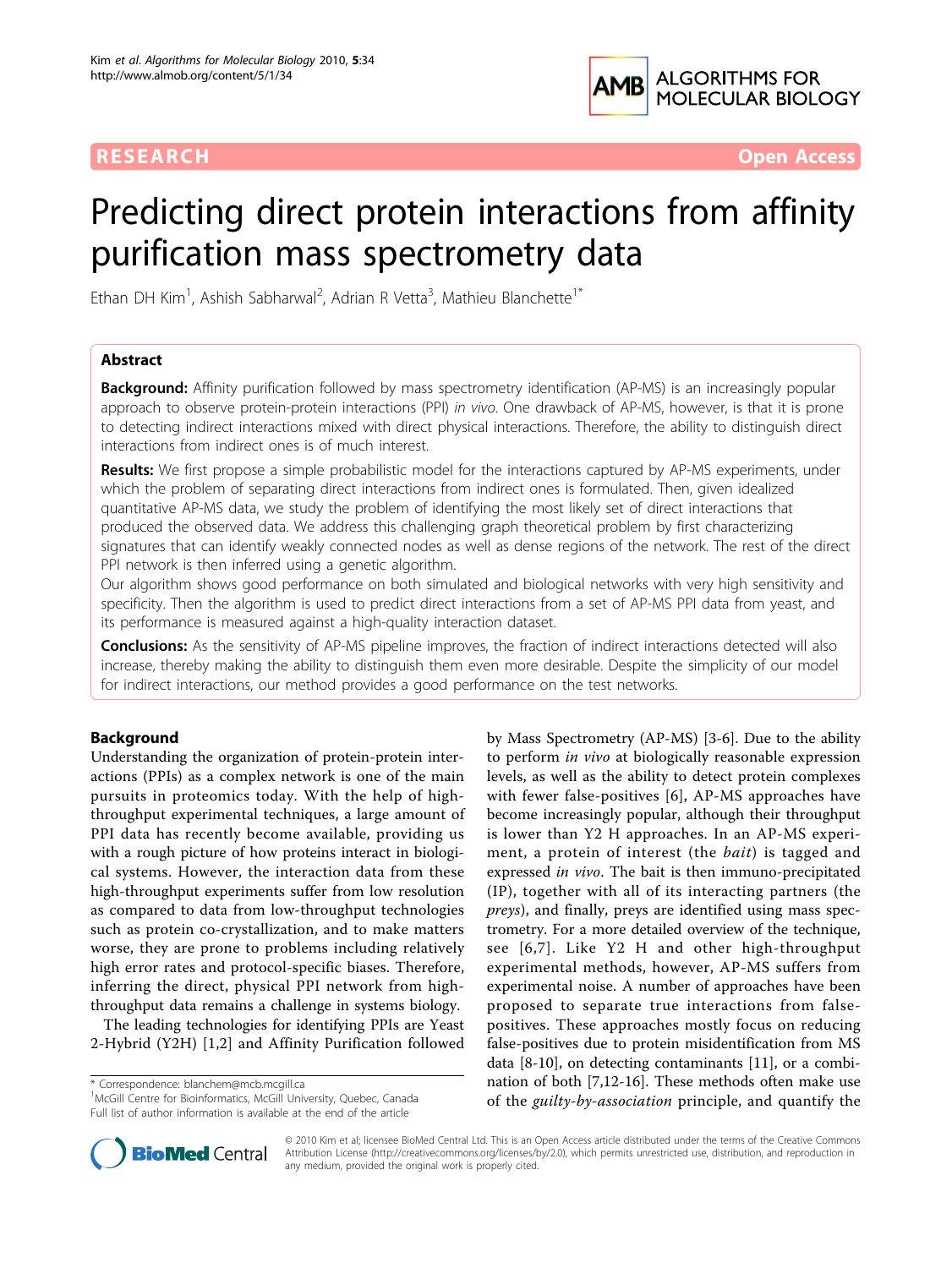confidence level of an interaction by considering alternative paths between two protein molecules. In this context, authors say that a true interaction between bait b and prey  $p$  is a true positive if, at some point in the set of cells considered, there exists a complex that contains both  $b$  and  $p$ . We note that as the sensitivity of the AP-MS methods improves and the stability of the complexes that can be detected decreases, the transience of detectable interactions will increase, to a point where, eventually, every protein may be shown to marginally interact with every other protein.

A key property of AP-MS approaches is that a significant number of the co-purified prey proteins are in fact indirect interaction partners of the bait protein, in the sense that they do not interact physically and directly with the bait, but interact with it through a chain of physical interactions involving other proteins in the complex. Therefore, it is critical, when interpreting AP-MS-derived PPI networks, to understand the meaning of the term "interaction". Although not designed to identify physical interactions, AP-MS experiments produce data that may allow separating direct physical interactions from indirect ones. This is the problem we consider in this paper: given the results of a set of AP-MS experiments, filtered for protein misidentifications and contaminants, how can we distinguish direct (physical) interactions from indirect interactions? Note that since the false-positive filtering methods listed above consider indirect interactions as true-positives, they cannot be used to address this pro-blem. Gordân et al. [[17](#page-15-0)] study the related problem of distinguishing direct vs. indirect interactions between transcription factors (TF) and DNA. While the objective of their study is similar to ours, their method makes use of information specific to TF-DNA interactions (e.g. TF binding data, motifs from protein binding microarrays), and thus is not immediately applicable to the problem on general PPI networks. In fact, to our knowledge, no existing approach seems directly applicable.

This paper is organized as follows. We first describe the mathematical modelling of an AP-MS experiment and introduce an algorithmic formulation of the problem. We then describe an overview of our method, which is based on a collection of graph theoretic approaches that succeeds at inferring a large fraction of the network nearly exactly, followed by a genetic algorithm that infers the remainder of the network. The accuracy of the proposed method is assessed using both biological and simulated PPI networks. Finally, we apply our algorithm to the prediction of direct interactions based on a large set of AP-MS PPI data in yeast [[18\]](#page-15-0). Our work opens the way to a number of interesting and challenging problems, and the results obtained indicate that useful inferences can be made despite the simplicity of our modelling.

# Results

Because the main contribution of this paper is methodological, we start by giving an overview of the approach developed before detailing the results obtained.

Throughout this work, we make the assumption that appropriate methods have been used to reduce as much as possible protein misidentifications and contaminants, in such a way that all interactions detected are either direct or indirect interactions. Our task is to separate the former from the latter. To avoid confusion, we note that false-positives (resp. false-negatives) henceforth refer to falsely detected (resp. undetected) direct interactions inferred by our algorithm.

#### Mathematical modelling of AP-MS data

We first describe a simple model of the AP-MS PPI data that shall be used throughout this paper. Although admittedly rather simplistic, our model has the benefit of allowing the formulation of a well-defined computational problem.

Let  $G_{direct} = (V, E_{direct})$  be an undirected graph whose nodes V represent the set of proteins, and edges  $E_{direct}$ represent direct (physical) interactions between the proteins. Let  $N(b) = {p \in V : (b, p) \in E_{direct}}$  be the set of direct interaction partners of protein b. We model the physical process through which PPIs are identified in an AP-MS experiment as follows. If a bait protein  $b$  is in contact with a direct interaction partner  $p \in N(b)$ , the IP on  $b$  will pull  $p$  down, which will then be identified through mass spectrometry. In addition, if  $p$  interacts with  $p' \in N(p)$  at the same time as it interacts with b, protein  $p'$  may also be pulled down by the IP on  $b$ , although the two proteins only *indirectly* interact. In general, any protein  $x$  that is connected to  $b$  by a series of simultaneous direct interactions may be pulled down by  $b$ . As a result, all interaction partners of  $b$  (direct or indirect) will be identified together. Figure [1](#page-2-0) depicts an example of this effect. In order to distinguish direct physical interactions from indirect ones, the availability of quantitative AP-MS data is helpful.

Although quantitative AP-MS remains at its infancy, prey abundance can be estimated fairly accurately using approaches such as the peptide count [[19](#page-15-0)], spectral count [[20](#page-15-0)], sequence coverage [\[21\]](#page-15-0), and protein abundance index [[22](#page-15-0)]. Combined with increasing accuracy and sensitivity of mass spectrometers, these methods are becoming more reliable. Throughout the discussions in this paper, we assume that this quantitative data is available to us.

The strength of a physical interaction can be measured by the energy required to break it. Let  $A(b, x)$ denote the abundance of a prey protein  $x$  obtained by IP on bait b, and let  $\chi(p_1, p_2)$  denote the number of pairs of molecules  $p_1$  and  $p_2$  that interact directly in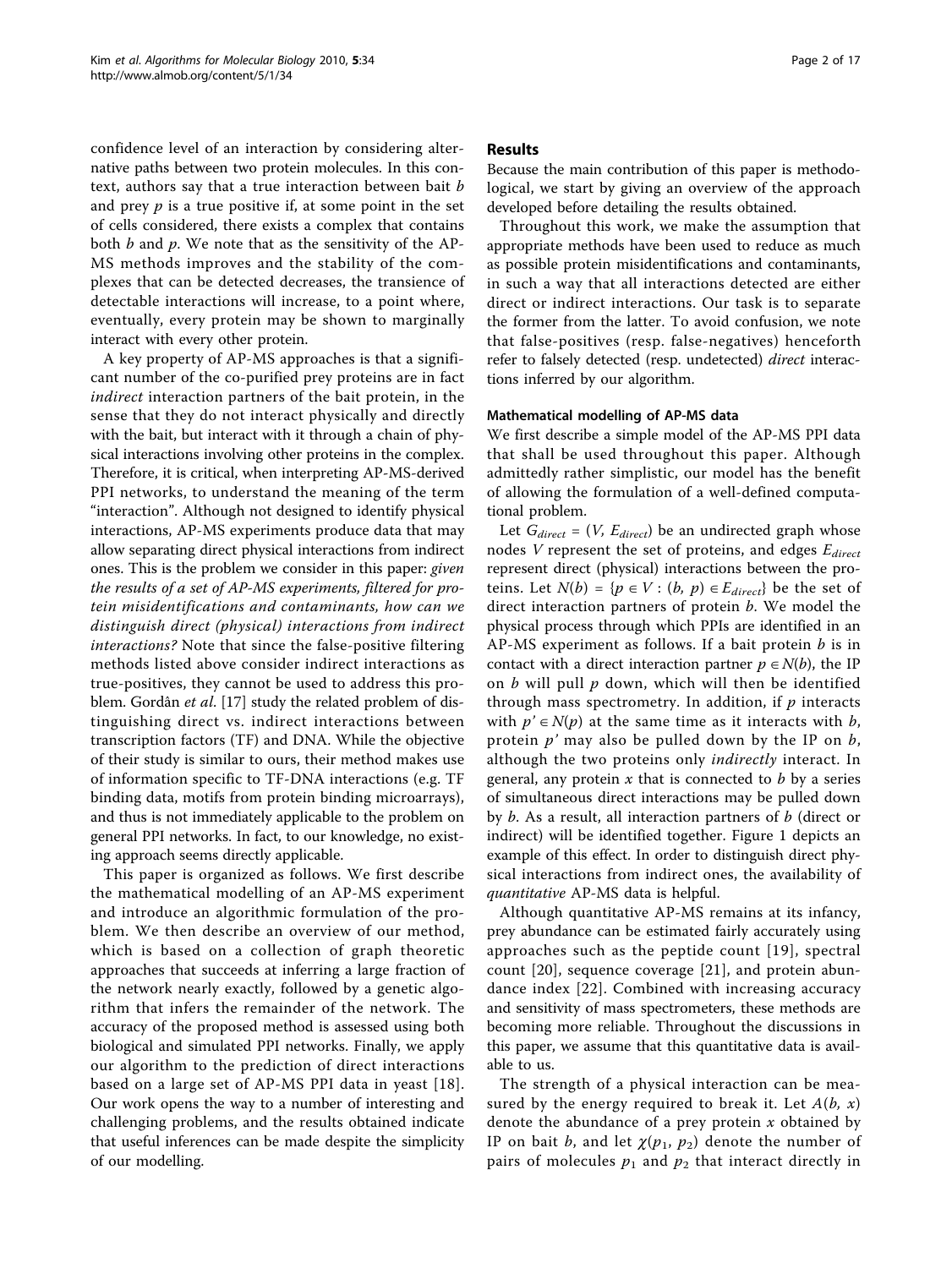<span id="page-2-0"></span>

the cells considered. When there are more than two interaction partners, we let  $\chi(p_1, p_2, ..., p_k)$  denote the number of copies of complexes simultaneously containing  $p_1$ ,  $p_2$ , ...,  $p_k$ . Since protein interactions may be disrupted by the purification process, we expect  $A(b)$ ,  $x$ ) to be correlated with the strength of the interaction between  $b$  and  $x$ . Thus, we assume that a direct interaction between a pair of individual proteins  $b$  and  $x$ survives the purification process with probability  $\hat{p}(b, x)$ , and breaks with probability  $1 - \hat{p}(b, x)$ . Then the amount of protein  $x$  obtained from the pull-down on b would be

$$
A(b,x) \propto \chi(b,x) \cdot p(b,x).
$$

Consider now a system of three proteins  $b, x, x'$ , where  $(b, x)$  and  $(x, x')$  form direct interactions but b and  $x'$  do not interact directly. Then,  $A(b, x') \propto \chi(b, x, x') \cdot p(b, x) \cdot p(x, x')$ . In general, the amount of protein  $x$  that will be obtained upon pulldown of  $b$  will be proportional to the probability that  $b$ and x remain connected after each edge  $(u, v) \in E_{direct}$ is broken with probability  $\hat{p}(u, v)$ . Our goal is then to infer  $G_{direct}$  from the set of observed abundances  $A(x, y)$ . In this paper, we make the following simplifying assumptions:

1. All direct interactions  $(u, v) \in E_{direct}$  survive with the uniform probability  $\hat{p}$ , and fail independently with probability  $1 - \hat{p}$ .

2. All possible direct interactions take place at the same time, irrespective of the presence of other interactions, and with the same frequency.

Although these assumptions are clearly unrealistic, they provide a useful starting point for separating direct interactions from indirect ones (see Discussion for possible relaxation of these assumptions). Despite its simplicity, our mathematical modelling of AP-MS does fit existing biological data reasonably well (see Model vali-dation). We note that Asthana et al. [\[23](#page-15-0)] have proposed a probabilistic graph model that is similar to ours. However, their model measures the likelihood of a protein's membership in a protein complex, and thus is not applicable to our problem.

## Problem formulation

We are now ready to formulate the algorithmic problem addressed in this paper. We henceforth consider the (unknown) direct interaction network  $G_{direct}$  as a probabilistic graph, where each edge in  $G_{direct}$  survives the AP-MS process with probability  $\hat{p}$ , and fails otherwise.

Let  $\tilde{G}_{\text{direct}}$  be a random graph obtained from  $G_{\text{direct}}$  by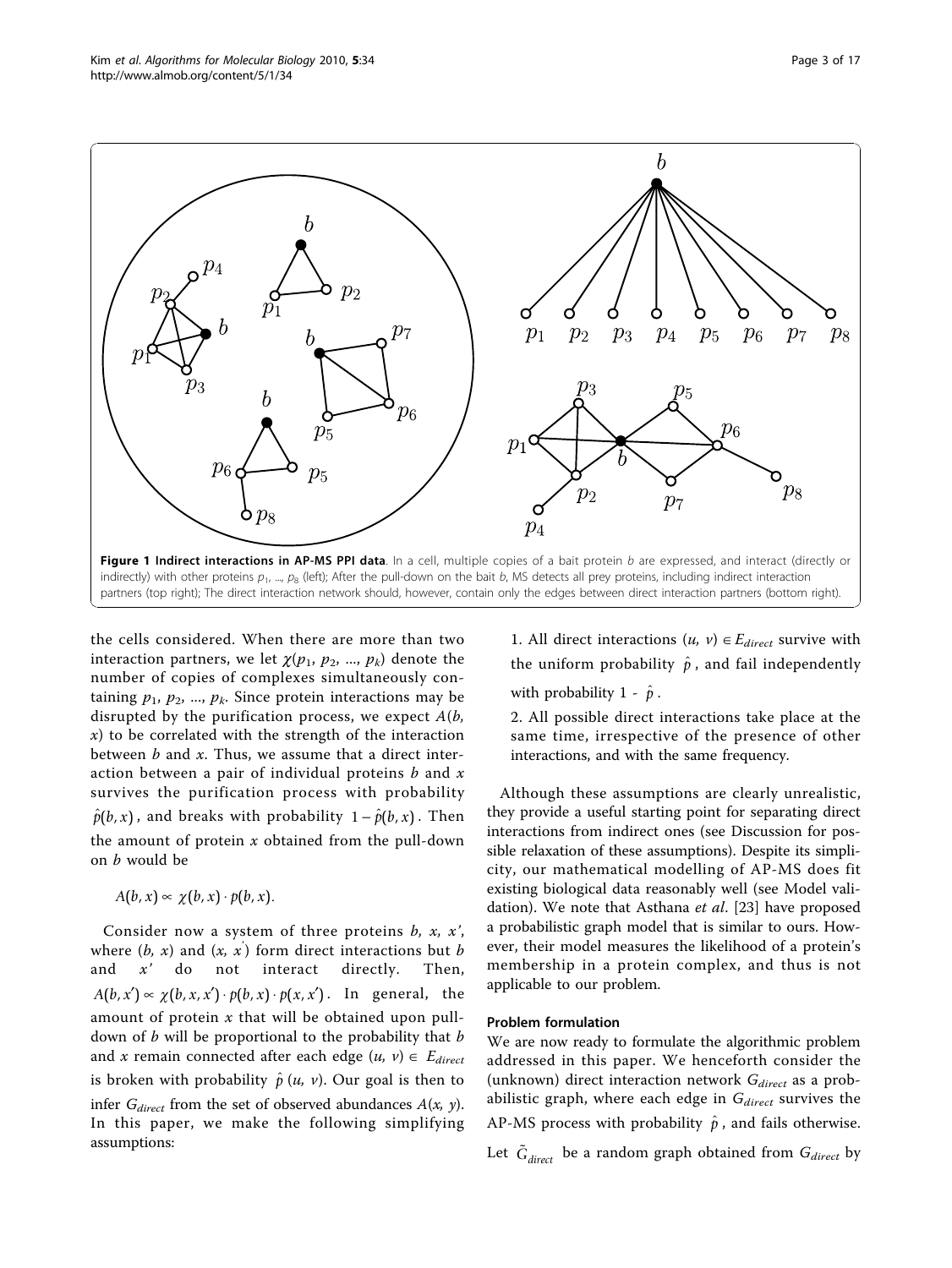<span id="page-3-0"></span>removing edges in  $E_{direct}$  independently with probability 1 -  $\hat{p}$ . Then, define  $P_{G_{direct}}(u,v)$  to be the probability that vertices  $u$  and  $v$  remain connected (directly or indirectly) in *G direct* :

$$
P_{G_{\text{direct}}}(u, v) = \Pr\Big[\text{ there exists at least one path from } u \text{ to } v \text{ in } \tilde{G}_{\text{direct}}\Big].
$$

We call  $P_{G_{direct}}$  the *connectivity matrix* of  $G_{direct}$ . See Figure 2 for an example of a direct interaction network and its connectivity matrix. Although  $P_{G_{direct}}(u,v)$  can be estimated from  $G_{direct}$  by straight-forward Monte Carlo sampling, its exact computation (known as twoterminal network reliability problem [\[24,25](#page-15-0)]) is #P-Complete [[24\]](#page-15-0), and so is its approximation within a relative error of  $\epsilon$  [[26\]](#page-15-0).

A set of AP-MS experiments where all proteins have been tagged and used as baits yields an approximation of  $A(x, y)$  for all pairs of proteins  $(x, y)$ , which can be transformed into an estimate  $M(x, y)$  of  $P_{G_{direct}}(x, y)$ through appropriate normalization. We are thus interested in inferring  $G_{direct}$  from M:

EXACT DIRECT INTERACTION GRAPH FROM CONNECTIVITY MATRIX (E-DIGCOM)

**Given:** A connectivity matrix  $M_{n \times n}$ 

**Find:** A graph  $G = (V, E)$  such that  $P_G(u, v) = M(u, v)$ for each  $u, v \in V$ .

In a more realistic setting, the connectivity matrix  $M$ would not be observed precisely, and the E-DIGCOM problem may not admit a solution. We are thus interested in an approximate, optimization version of the problem:

APPROXIMATE DIRECT INTERACTION GRAPH FROM CONNECTIVITY MATRIX (A-DIGCOM)

**Given:** A connectivity matrix  $M_{n \times n}$  and a tolerance level  $0 \le \delta \le 1$ .

**Find:** A graph  $G = (V, E)$  such that the number of pairs  $(u, v) \in V \times V$  such that  $|P_G(u, v) - M(u, v)| \le \delta$  is maximized.

Note that although the computational complexity of the DIGCOM problems is currently unknown, the fact that simply verifying a candidate solution is #P-Complete suggests that the problem may be hard and may not belong to  $\mathcal{NP}$  - candidate solutions to problems in NP can, by definition, be verified in polynomial time, whereas #P is widely believed to require super-polynomial time computations. Related problems include network design problems that have been studied extensively in the computer networking community. For example, one related, but different, problem is to choose a minimal set of edges over a set of nodes so that the resulting network has at least the prescribed all-pairs

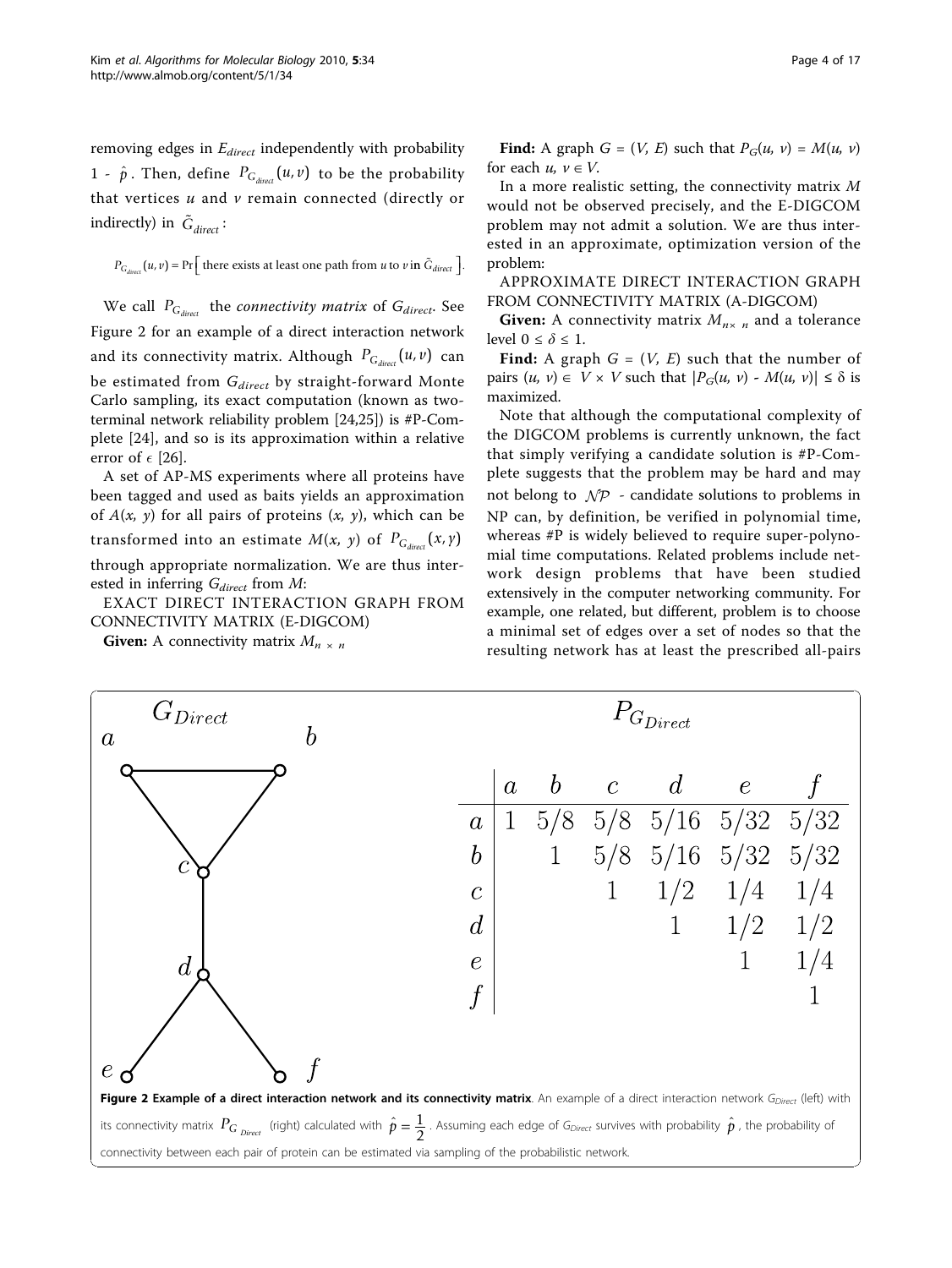terminal reliability; various algorithms including branchand-bound heuristics [[27](#page-15-0)] and genetic algorithms [[28,29\]](#page-15-0) have been proposed.

## Algorithm overview

Our algorithm for the A-DIGCOM problem has three main phases outlined here and detailed in Methods.

Phase I. We start by identifying, based on the connectivity matrix  $M$ , vertices from  $G_{direct}$  with low degree, together with edges incident to them. As most PPI networks exhibit the properties of scalefree networks [[30\]](#page-15-0), this resolves the edges incident to a significant portion of the vertices (~75% in our networks; see below).

Phase II. At the other end of the spectrum,  $G_{direct}$ contains densely clustered regions (cliques or quasicliques), possibly corresponding to protein complexes. We use a heuristic to detect these dense regions from the connectivity matrix M.

Phase III. To infer the remainder of the network, we use a genetic algorithm. This highly customized genetic algorithm makes use of the findings from the previous two steps in order to dramatically reduce the dimension of the problem space, and to guide the mating process between parent candidates to create good offspring solutions.

In what follows, we highlight the main theoretical results on which these three phases rely. Details are given in Methods and proofs in Appendix.

# I-a. Finding cut edges

A *cut edge* in a graph G is an edge  $(u, v)$  whose removal would result in  $u$  and  $v$  belonging to two distinct connected components (e.g. edge (3,4) in Figure [2](#page-3-0)). The following theorem allows the identification of all cut edges based on the connectivity matrix  $P_G$ .

Theorem 1. A pair of vertices  $u$  and  $v$  from  $V$  forms a cut edge in G if and only if the following two conditions hold.

(*i*)  $P_G(u,v) = p$ (ii) V can be partitioned into  $V = V_u \cup V_v$ , where  $V_u$  $= \{x \in V : P_G(x, u) \ge P_G(x, v)\}\$ and  $V_v = \{x \in V : P_G(x, u)\}$  $(x, u) < P_G(x, v)$ , such that  $\forall s \in V_u$  and  $\forall t \in V_v$ ,  $P_G(s,t) = P_G(s,u) \cdot p \cdot P_G(v,t)$ .

The above theorem immediately provides an efficient algorithm, requiring time  $O(|V|^2)$ , to test whether a pair of vertices forms a cut edge. Observe that removing a cut edge  $(u, v)$  from a connected graph allows us to decompose the graph into two connected components (subgraphs induced by  $V_u$  and  $V_v$ , respectively), and the

probability of connectivity between every pair of vertices in  $V_u$  ( $V_v$ , resp.) remains the same after removing  $(u, v)$ . Therefore, the submatrices that correspond to  $V_u$  and  $V<sub>v</sub>$  can be treated as independent subproblems, and one can recursively detect cut edges in the remaining subproblems. Note that if the input graph is assumed to be a tree, such a recursive algorithm would identify the entire graph exactly. On the other hand, PPI networks are sparse in general, and contain many cut edges and degree-1 vertices. As a result, this algorithm allows a significant simplification of our problem by identifying all cut edges.

## I-b. Finding degree-2 vertices

We now consider the problem of identifying degree-2 vertices from the connectivity matrix M. After degree-1 vertices, which are identified in the previous step, they constitute the next most frequent vertices in the biological networks we studied. While we do not have a full characterization of these vertices, the following theorem gives a set of necessary conditions.

Theorem 2. Let s be a degree-2 vertex in G such that  $N(s) = {u, v}.$  Then, the following three conditions must hold.

(i) Low connectivity: for each  $t \in V$ ,

$$
P_G(s,t) < 2\,\hat{p} - \hat{p}^2
$$

(ii) Neighborhood: for each  $t \in V$  - {s, u, v},  $P_G$  (s, t)  $\langle P_G (s, u) = P_G (s, v) \rangle$ 

(iii) "Triangle" inequality: for each  $t \in V$  - {s, u, v},  $P_G$  (s, t) < max{ $P_G$  (u, t),  $P_G(v, t)$ }.

These necessary conditions allow us to rule out vertices that cannot be of degree 2, and give rise to a  $O(|V|^2)$  heuristic for predicting degree-2 vertices (see Algorithm 1 in Methods). In practice, our studies have shown that vertices satisfying these conditions while having degree higher than two are extremely rare (see below).

# II. Detecting densely connected regions

We now turn to the problem of finding densely connected regions in the network. These regions may correspond to protein complexes, where tagging any one of the members of the complex results in the identification of all other members of the complex with high probability. While correctly predicting the physical interactions within each complex is a difficult task, separating these dense regions from the remainder of the network is essential to improving the accuracy of the genetic algorithm (part III).

Based on the connectivity matrix  $M$ , our algorithm identifies (possibly overlapping) clusters of proteins of size at least  $k$  such that, for every pair  $u$ ,  $v$  in each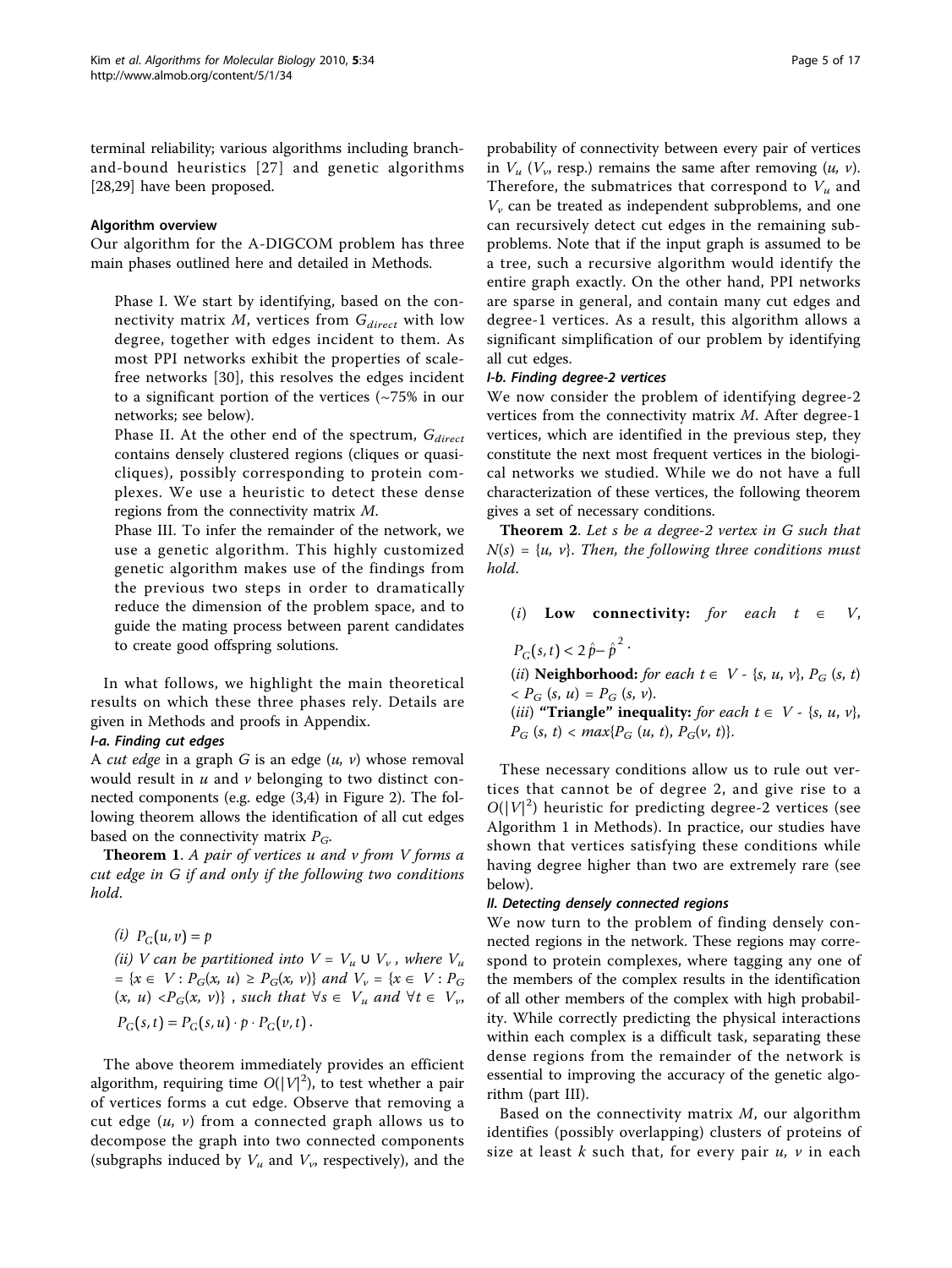cluster,  $M(u, v) \ge t_k$  for some threshold  $t_k$ . For appropriately chosen values of k and  $t_k$  (see Methods), the set of clusters found corresponds to cliques in  $G_{direct}$  with high accuracy (see below).

The dense regions discovered at this phase provide us (1) the set of edges within each dense region; and (2) sparse cuts between disjoint dense regions. The edge set within each cluster will be used in the initial candidates for the genetic algorithm, whereas the cuts defined by the clusters will be used as crossover points during the crossover operation in the genetic algorithm.

#### III. Cut-based genetic algorithm

To predict the remaining section of the network, we use a customized genetic algorithm that aims at finding an optimal solution to the A-DIGCOM problem. We first devise a solution to a generalization of the A-DIGCOM problem, and then show how the results of parts I and II of the algorithm are used to improve performance.

Genetic algorithms have been shown to be an effective family of heuristics for a wide variety of optimization problems [[31\]](#page-15-0), including network design under connectivity constraints [[28,29](#page-15-0)]. A genetic algorithm models a set of candidate solutions as individuals of a population. From this population, pairs of promising candidate solutions are mated, and their off spring solutions inherit properties of the parents with some random mutations. Over generations, this process of natural selection improves the fitness of the population.

The A-DIGCOM problem is a hard optimization problem, because (i) the size of the search space is huge -

 $2^{n \choose 2}$  for a graph of size *n*, and (ii) there is no known

polynomial-time algorithm to evaluate a proposed candidate solution (i.e. compute  $P_G$  from G). For these reasons, a straight-forward genetic algorithm implementation failed to produce satisfactory results (data not shown). Instead, we use a more sophisticated approach by making use of the results obtained in previous sections in order to reduce the search space and to guide the mating operations for more effective search. Details are given in Methods.

## Model validation

In order to test our approach, we first sought to validate our model of AP-MS indirect interactions. To this end, we used one of the most comprehensive AP-MS-based networks published to date on yeast, obtained by Krogan et al. [\[18\]](#page-15-0). The dataset reports the Mascot score [[32\]](#page-15-0) and the number of peptides detected for each baitprey pair (peptide count). The complete set of interactions reported contains 2186 proteins and 5496 interactions (Krogan et al. Table S six); we call the resulting network  $G_{KroganFull}$ . The authors identified a subset of these interactions as high-confidence, based on their

Mascot scores (Krogan et al. Table S five). We call this set of high-confidence interactions  $G_{KroganHigh}$ ; this network consists of 1210 proteins and 2357 interactions. We expect that  $G_{KroganHigh}$  is relatively rich in direct interactions, whereas the complete set of interactions  $G_{KroganFull}$  consists in part of indirect interactions.

Considering  $G_{KroganHigh}$  as a direct interaction network, we simulated Monte Carlo sampling to estimate  $P_{G_{Krogam High}}$ , using  $\hat{p} = 0.5$  and 50,000 samples, which yields a 95% confidence interval of size at most 0.007 on each  $P_{G_{Krogan High}}(u,v)$  entry. Next, we normalized the peptide counts of the interactions in  $G_{KroganFull}$  using protein lengths (See Methods). We then compared  $P_{G_{Krogan High}}$  to the normalized peptide counts of the interactions in  $G_{KroganFull}$ . We expect that a significant fraction of low-confidence interactions in  $G_{KroganFull}$  - $G_{KroganHigh}$  are likely to be indirect interactions. If our model is correct, their peptide counts should then be correlated with the corresponding entries in  $P_{G_{Krocan Hich}}$ . Indeed, the positive linear correlation between the predicted connectivity  $P_{G_{Krogen High}}$  and the observed normalized peptide counts is very significant (regression p-value of  $8.17 \times 10^{-11}$ , Student *t*-test; see Additional file [1](#page-14-0)). Furthermore, this correlation is strongest when  $\hat{p} \approx 0.5$ , as compared to  $\hat{p} = 0.3$  or 0.7, justifying the use of this value in our subsequent analyses.

#### Accuracy of the prediction algorithm

The ideal validation of the accuracy of our algorithm would involve (i) constructing a connectivity matrix M using actual quantitative AP-MS data; (ii) predict direct interactions based on M using our algorithm; and then (iii) comparing our predictions to experimentally generated direct interaction data. Yeast 2-Hybrid (Y2H) experiments are less prone to detect indirect interactions than are AP-MS methods, and several large-scale efforts have been reported [[2](#page-15-0),[33](#page-15-0),[34](#page-15-0)]. Unfortunately, for a number of technical reasons, the overlap between AP-MS PPI networks and Y2H networks remains very small [[35](#page-15-0)]. As a consequence, Y2 H data cannot be used directly to validate predictions made on AP-MS data. Instead, we had to rely on partially-synthetic data set, where an actual network of high-quality Y2 H interactions is assumed to form the direct interaction graph, and a connectivity matrix is generated from it using Monte Carlo sampling, under our model. Two sets of Y2 H interactions were used: (i)  $G_{Y,u}$  is the network constructed from the gold standard dataset of Yu et al. [[35](#page-15-0)]. This network consists of 1090 proteins and 1318 interactions with high confidence of direct interactions;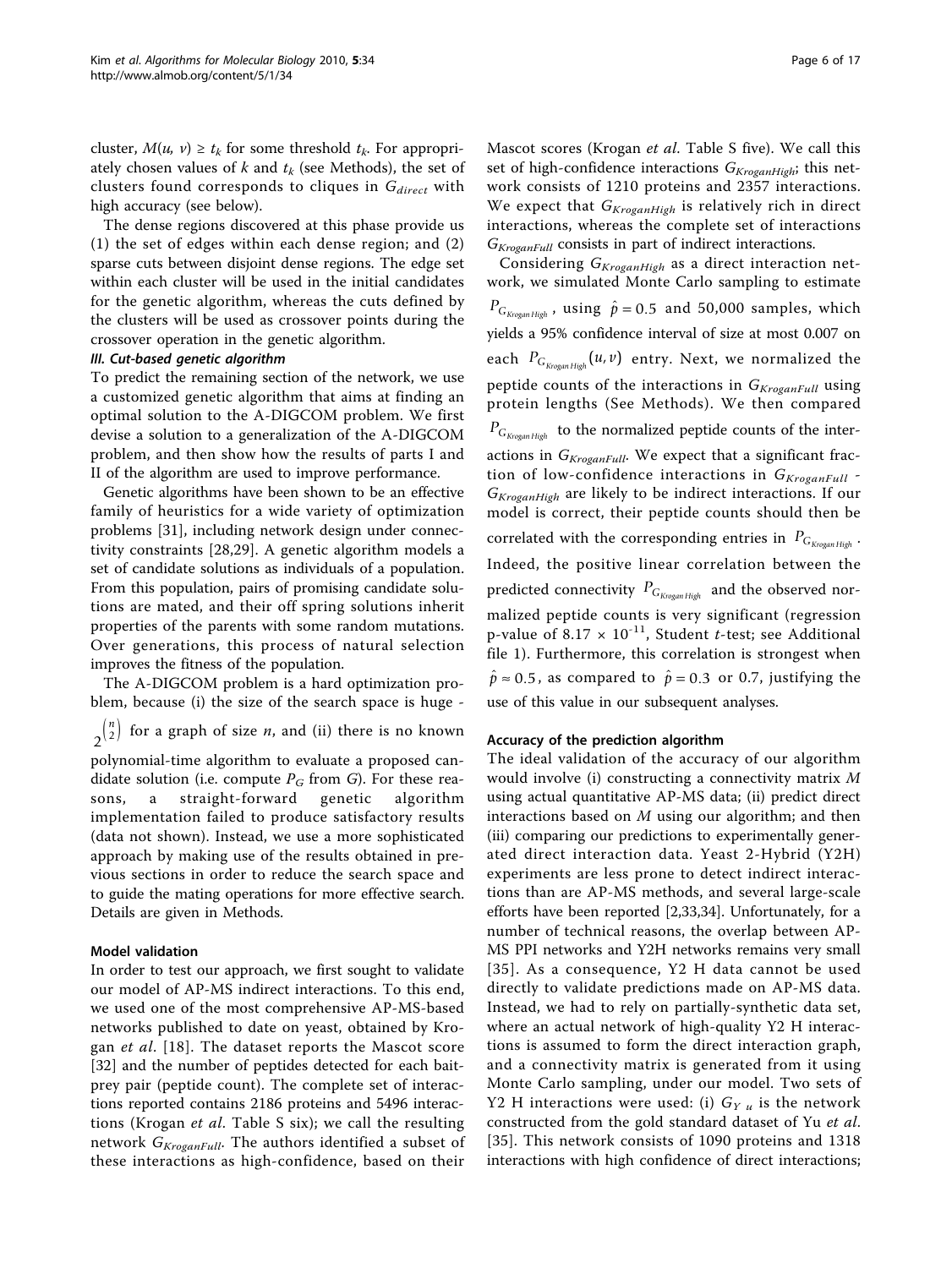(ii)  $G_{DIP}$  is the core, high-quality, physical interaction network of yeast, available at DIP database, version 20090126CR [[36](#page-16-0)], consisting of 1406 proteins and 1967 interactions. These biological networks were complemented with two artificial 1000-vertices networks. The first was generated using the preferential attachment model (PAM) [[30](#page-15-0)]. For the second, we used the duplication model (DM) [[37](#page-16-0)], which, in contrast to the PAM, generates graphs containing several dense clusters. The resulting artificial "direct" interactions graphs are called  $G_{PAM}$  and  $G_{DM}$  and contain 1500 ~ 2000 interactions each. We then used the Monte Carlo sampling approach described above to estimate the connectivity matrices

 $P_{G_{Yu}}$ ,  $P_{G_{DIP}}$ ,  $P_{G_{PAM}}$ , and  $P_{G_{DM}}$ . These will form the input

to our inference algorithm, whose output will then be compared to the corresponding direct interaction graph. It is important to note that these input matrices are not perfectly accurate and may contain sampling errors. However, it is easy to bound the size of the errors with high probability and use it as a tolerance level within our algorithm. We also note that the results presented in this section only aim at evaluating the performance of the inference algorithm on input data that was generated exactly according to our probabilistic model. As such, the error rates reported may be considered as lower bounds for those on actual biological data. An assumption-free evaluation in provided later in this section.

# Identification of weakly connected vertices

Theorem 1 provides an efficient algorithm that guarantees the identification of all cut edges, provided that the given connectivity matrix is precise. We say that a vertex  $\nu$  is a *1-cut vertex* if *all* edges incident on  $\nu$  are cut edges. By applying Theorem 1 recursively to detect cut edges and decomposing the graph into two connected components, we can detect and remove all 1-cut vertices from the input connectivity matrix.

Table 1 (i) reports the number of 1-cut vertices that are detected by the recursive algorithm from Theorem 1. In both the Yu and the DIP network, 1-cut vertices constitute approximately 50% of the network, and identifying them allows a significant reduction in the problem size. We note that the inaccuracies in the input connectivity matrices could, in principle, have introduced errors in the detection of cut edges. However, this rare event was never observed on any of our networks.

Algorithm 1 (see Methods) guarantees to efficiently identify all degree-2 vertices (again, provided that the connectivity matrix is known), but may also incorrectly flag some higher-degree vertices. As seen in Table 1 (ii), nearly all degree-2 vertices were identified, with a low false-discovery rate ranging from 6 to 9%. Moreover, the false-positives incorrectly detected as degree-2 vertices indeed had small degrees, and their predicted neighbors were mostly correct (but incomplete) predictions. Flagging degree-2 vertices reduces the problem size further by 15 to 36%.

After repeatedly detecting and removing 1-cut vertices and degree-2 vertices from the problem space, the edges adjacent to approximately 70% of the vertices are detected with very low error rate. The remaining vertices only constitute approximately 30% of the original network. We call this remaining subset the hard core of the connectivity matrix. Because it is more densely connected than the rest of the network, the topology of hard core is more difficult to reconstruct.

Running our algorithm on the PAM simulated data yields similar resolution and error rate as on the Y2 H networks. However, our DM network is found to be less amenable to these strategies, leaving 55% of vertices unresolved and resulting in an error rate approximately twice that seen for other networks. This is simply due to the fact that networks generated by the duplication model do not contain as many 1-cut vertices or degree 2 vertices when compared to other networks, including the biological Y2 H networks.

# Identification of dense regions

Our dense region detection algorithm aims at identifying all edges that belong to a  $k$ -clique in  $G_{Direct}$ , for a given value of  $k$ . We report the accuracy of the algorithm in Table [2.](#page-7-0) As expected, our algorithm achieves extremely high sensitivity for clique edges. However, the false-discovery rate is quite high, especially for smaller values of k (e.g.  $k = 5$ ). This is due to the fact that distinguishing a 5-clique from, say, a quasi-clique of size 7

Table 1 Performance of detecting weakly connected vertices

|                |              | (i) 1-cut vertices |       |            |            |      |       |            |            |           |
|----------------|--------------|--------------------|-------|------------|------------|------|-------|------------|------------|-----------|
| <b>Network</b> | <b>Total</b> | real               | pred. | $FDR(\% )$ | $FNR(\% )$ | real | pred. | $FDR(\% )$ | $FNR(\% )$ | Remaining |
| Yu             | 1090         | 552                | 552   |            | 0          | 195  | 207   |            | 2.05       | 331       |
| <b>DIP</b>     | 1406         | 656                | 656   |            | 0          | 309  | 326   | 5.82       | 0.64       | 424       |
| PAM            | 1000         | 457                | 457   |            | 0          | 351  | 363   | 3.58       | 0.28       | 180       |
| DM             | 1000         | 323                | 323   |            | $\Omega$   |      | 126   | 11.9       | 5.12       | 551       |

Number of vertices detected as (i) 1-cut vertices, and (ii) degree 2 vertices in the real network and the predicted network. False discovery (FDR) and false negative (FNR) ratios are given in percentage. Remaining: the number of vertices remaining after identifying 1-cut vertices and degree 2 vertices.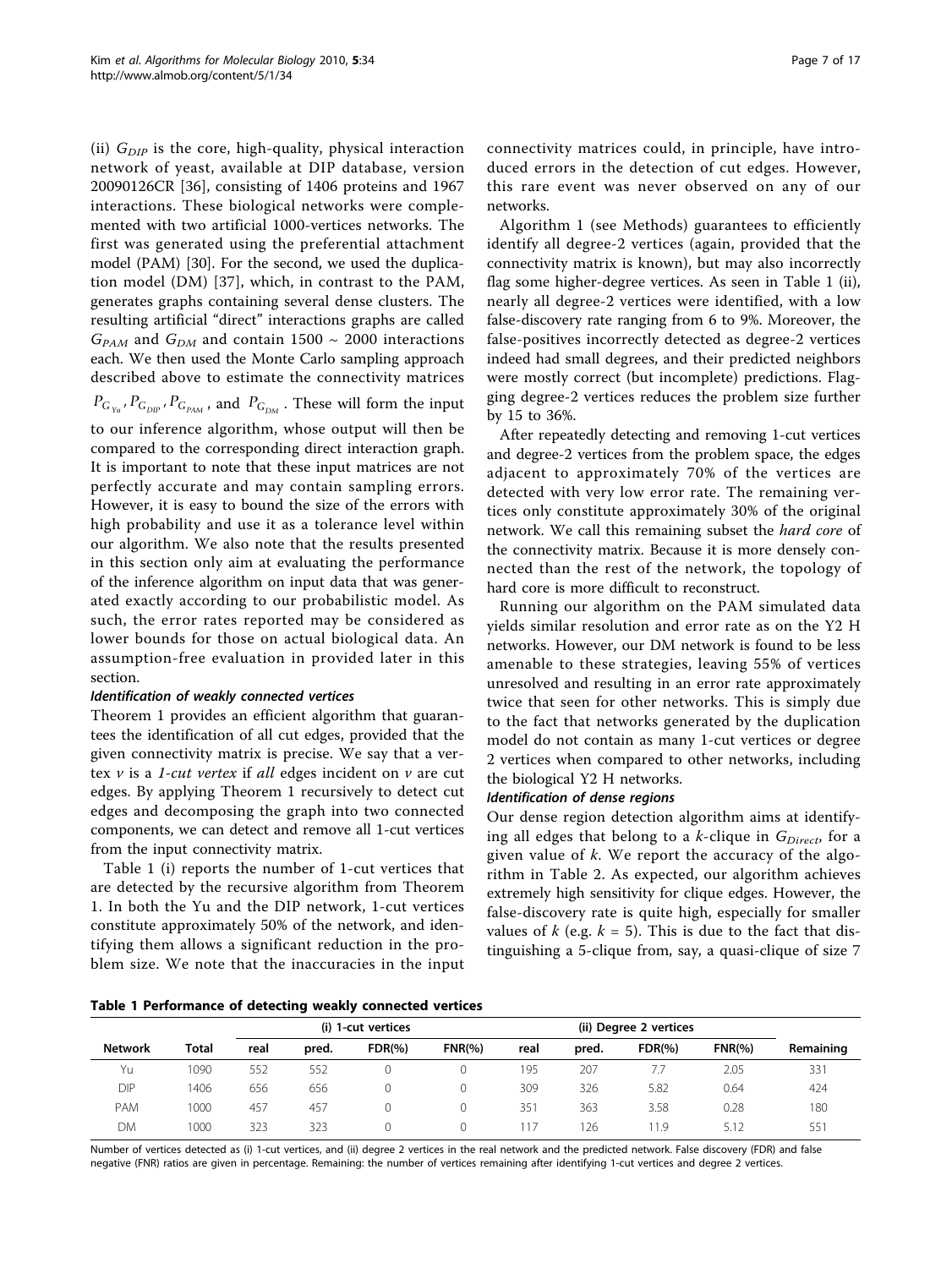| <b>Network</b> |      |       | $k = 7$   |           | $k = 6$ |       |           |      | $k=5$ |       |           |      |
|----------------|------|-------|-----------|-----------|---------|-------|-----------|------|-------|-------|-----------|------|
|                | real | pred. | $FD(\% )$ | $FN(\% )$ | real    | pred. | $FD(\% )$ | FN(% | real  | pred. | $FD(\% )$ | FN(% |
| Yu             | 42   | 54    | 22.22     |           | 66      | 104   | 36.53     |      | 146   | 308   | 55.19     | 5.48 |
| DIP            |      | 42    | 100       |           | 86      | 12    | 26.79     | 4.65 | 184   | 266   | 35.34     | 6.52 |
| <b>PAM</b>     |      | 21    | 100       |           | 0       | 45    | 100       |      |       | 96    | 100       | 0    |
| DΜ             | 254  | 346   | 28.32     | 2.36      | 194     | 267   | 29.21     | 2.57 | 488   | 718   | 34.96     | 4.30 |

<span id="page-7-0"></span>Table 2 Performance of quasi-clique predictions

Number of edges that belong to maximal cliques of size k. Real: actual number of edges that belong to maximal cliques of size k; pred: predicted number of maximal k-clique edges; FD(false discovery ratio): percentage of false-positives in the predicted set; FN(false negative ratio): percentage of false-negatives in the real set.

is extremely difficult, causing false-positive predictions. We note however that these erroneous predictions are mostly inconsequential, as the intra-cluster topology of each dense region shall only be used in generating the initial candidate solutions for the genetic algorithm.

#### Cut-based genetic algorithm

The various parameters of the genetic algorithm (population size, mate selection probability, mutation rate, etc.) were optimized for the running time and accuracy of the solution based on  $G_{Yu}$ . Although our genetic algorithm could in principle be used on any connectivity matrix, running it on the full matrix of  $> 1000$  proteins is impossible: the search space is huge, and the amount of time required to evaluate the fitness of a given candidate solution is too large. However, as discussed previously, applying first the 1-cut and degree-2 vertex detection algorithms significantly reduces the problem size and makes it accessible to our genetic algorithm. Table 3 (i) reports the accuracy of the genetic algorithm predictions on the hard core of each connectivity matrix. We note that since the network to be inferred is relatively highly connected, the problem is significantly more difficult than the identification of 1-cuts and degree-2 vertices. Indeed, the false-discovery and falsenegative rates range from 35% to 55% for most datasets. For a comparison, an algorithm that would pick edges randomly would achieve 98.75% false-discovery and false-negative rates. Combining the three phases of the algorithm, the overall error rate obtained on each data

Table 3 Performance of genetic algorithm and overall algorithm

| <b>Network</b> |      |       | (i) reduced network |                     | (ii) overall network |       |                   |                   |  |
|----------------|------|-------|---------------------|---------------------|----------------------|-------|-------------------|-------------------|--|
|                | real | pred. | <b>FDR</b><br>(%)   | <b>FNR</b><br>(9/6) | real                 | pred. | <b>FDR</b><br>(%) | <b>FNR</b><br>(%) |  |
| Yu             | 563  | 552   | 43.65               | 44 76               | 1318                 | 1390  | 14.96             | 10.31             |  |
| <b>DIP</b>     | 931  | 890   | 3550                | 38.34               | 1967                 | 2041  | 1734              | 14.23             |  |
| PAM            | 473  | 421   | 49.88               | 5539                | 1538                 | 1462  | 1614              | 20.28             |  |
| DМ             | 1138 | 1295  | 43.39               | 3558                | 1869                 | 1804  | 32.81             | 3515              |  |
|                |      |       |                     |                     |                      |       |                   |                   |  |

(i) Performance of the genetic algorithm on the reduced network obtained from removing 1-cut vertices and degree-2 vertices. (ii) Overall performance of the combined prediction pipeline on the complete connectivity matrix. Real and predicted describe the number of edges in the real and predicted networks, respectively.

set ranges from 10 to 20% false-discovery and falsenegative rates, except for the DM data set, which fares considerably worse, for the reasons explained earlier.

To the best of our knowledge, there has been no other efforts to solve the DIGCOM problems (neither exact, nor approximate version). We thus compared our approach to a simple hill climbing search algorithm on the Yu et al. data set (see Methods). We let this algorithm run over several days (as opposed to few hours spent using our approach), with multiple restarts, and discovered that it provides very poor sensitivity and specificity (see Table 4 for the best results obtained). This is not surprising since the hill climbing method is highly dependent on the initial solution (in this case, a spanning tree chosen randomly based on the connectivity matrix) and the search space is simply too large to exhaustively search for the a good initial solution. We also tested the hill-climbing approach in the same setting as the genetic algorithm, i.e. combining it with the 1-cut edges and degree-2 vertices detection algorithms. Here, the modified hill-climbing approach showed a better sensitivity and specificity than the pure hill-climbing approach, but still performed much worse than our genetic algorithm (Table 4). Furthermore, the improvement over the pure hillclimbing approach was mostly due to the high sensitivity and specificity of our algorithm for detecting weakly connected vertices.

To provide an idea of the running times, Table [5](#page-8-0) gives the empirical data from our experiments. The first two phases (detecting weaking connected vertices and

Table 4 Comparison of our method to simple hillclimbing approach

| Network                                    |      | Real Predicted | FDR<br>(%) | <b>FNR</b><br>(%) |
|--------------------------------------------|------|----------------|------------|-------------------|
| (i) Hill-climbing                          | 1318 | 2108           | 86.67      | 78.68             |
| (ii) Hill-climbing + weakly conn.<br>nodes | 1318 | 1517           | 43.57      | 35.05             |
| (iii) Our approach (GA)                    | 1318 | 1390           | 14 96      | 1031              |

Comparison of our method to simple hill-climbing approach. (i) accuracy of the hill-climbing approach used over the complete network; (ii) accuracy of the hill-climbing approach after fixing the weakly connected nodes using our algorithm; (iii) accuracy of our combined pipeline using the genetic algorithm.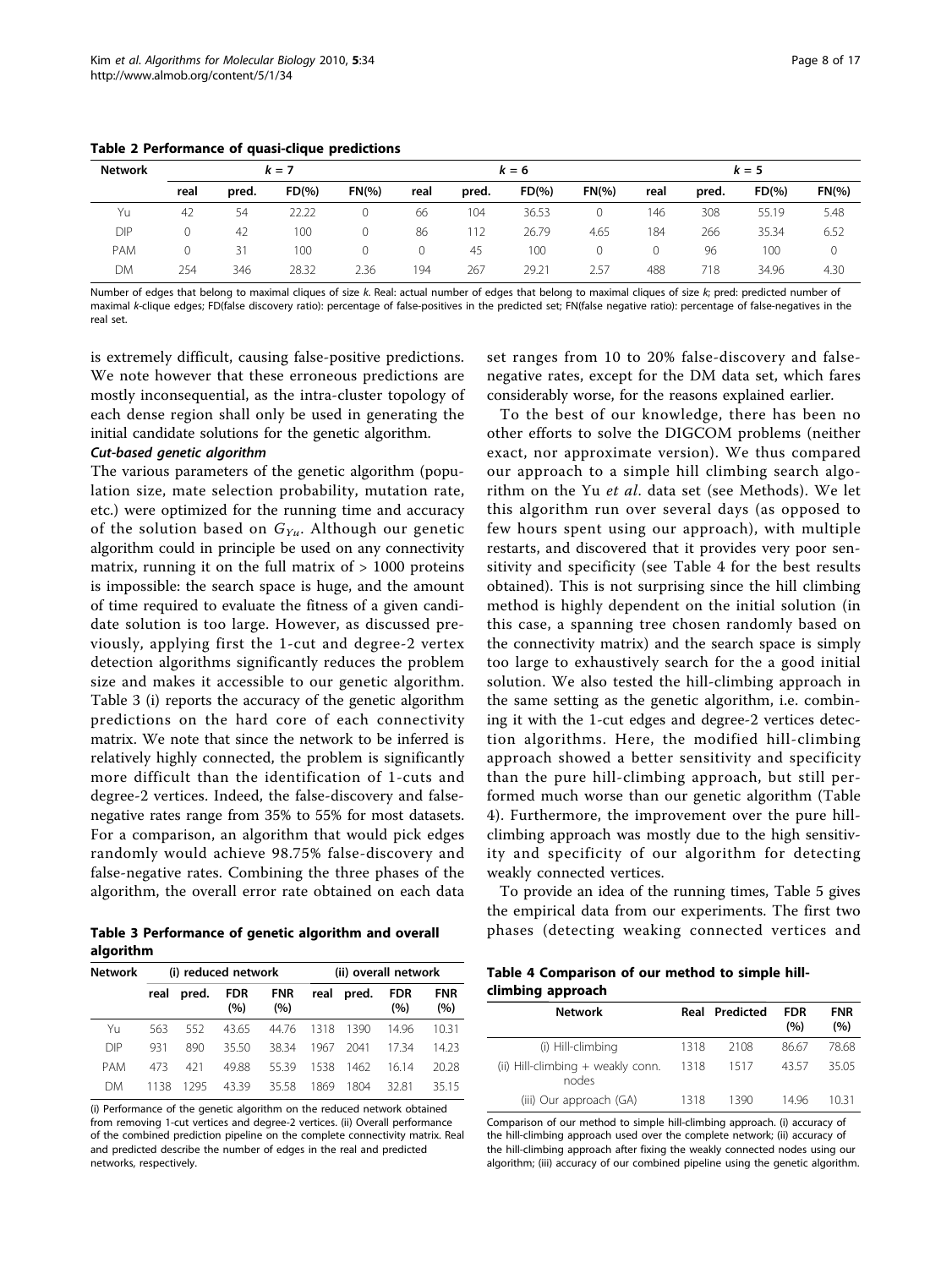<span id="page-8-0"></span>

| <b>Network</b> | (i) 1-cut & degree 2 vertices (secs) | (ii) Quasi-clique predictions | (iii) Genetic algorithm |
|----------------|--------------------------------------|-------------------------------|-------------------------|
| Yu             | 0:00:29                              | 0:31:02                       | 15:00:00                |
| <b>DIP</b>     | 0:00:41                              | 0:48:14                       | 15:00:00                |
| PAM            | 0:00:19                              | 0:29:49                       | 15:00:00                |
| <b>DM</b>      | 0:00:24                              | 1:18:03                       | 15:00:00                |

Running times of our method on the model networks for each phase of the algorithm: (i) detecting 1-cut vertices and degree two vertices; (ii) predicting quasiclique clusters; and (iii) running the genetic algorithm. We are reporting the average run time over three runs on each network. The implementation was tested on a Powermac G5 2 Ghz with 4 GB of RAM. Note that the genetic algorithm was run for a fixed amount of time, and the top scoring candidates achieved the quality as shown in Table 3. The times are shown in hh.mm.ss format.

recognizing dense regions) were run within seconds while the genetic algorithm was run for a fixed amount of time, and the top scoring candidates where chosen as shown in Table [3](#page-7-0).

# Inferring direct interactions from AP-MS experimental data

In order to apply our algorithm to biological data from AP-MS experiments, we used the raw data reported by Krogan et al. [[18](#page-15-0)] for the 2186 putative interactions of  $G_{KropanFull}$ . We only considered the subnetwork of tagged proteins, and further focussed our efforts on the analysis of 77 proteins that are well separated in the tag-induced subnetwork. Quantitative abundance estimates were derived from the peptide counts reported for each prey, and an experimentally derived connectivity matrix M was obtained after normalization (see Methods). Our full prediction algorithm was then run on the estimated connectivity matrix, resulting in a direct interaction graph prediction we call  $G_{Kim}$  that consists of 164 interactions (See Additional File [2](#page-14-0)). The network  $G_{Kim}$  was compared to  $G_{KroganHigh}$ , the set of high-confidence interactions reported by Krogan et al., and to  $\,G^{\,Top}_{KroganHigh}$  , a subset of  $G_{KroganHigh}$  consisting of the 164 (to compare against  $G_{Kim}$ ) most confident interactions they reported.

Both  $G_{KroganFull}$  and  $G_{KroganHigh}$  overlap  $G_{Kim}$  quite substantially. These three sets of predictions were then compared against a set of high-quality binary interactions from  $G_{Yu}$ . In Y2 H experiments, the interaction partners are separately screened using a genetic readout. Therefore, interactions from  $G_{Y,u}$  are believed to be direct, and thus used to test against the predictions from AP-MS data. On the other hand, these interactions may reflect only a subset of all direct interactions among the 77 proteins.

As shown in Figure [3,](#page-9-0) our results show that the highconfidence AP-MS data  $G_{KroganHigh}$  exhibited very little overlap with the direct binary interaction set  $G_{Yu}$ . 72.6% of interactions in  $G_{KroganHigh}$  is disjoint from  $G_{Y,\omega}$ , and 25% of  $G_{Yu}$  remains undetected by  $G_{KroganHigh}$ . Furthermore, even the top scoring set of interactions  $G_{KroganHigh}^{Top}$  showed high discrepancy ratios against  $G_{Yu}$ .

In contrast,  $G_{Kim}$  produced by our algorithm coincide with  $G_{Yu}$  with better sensitivity and specificity. Given the crudeness of the method in translating the AP-MS data into a connectivity matrix, our algorithm has thus performed relatively well in predicting direct interactions from real AP-MS data.

#### Discussion and conclusion

The approaches for determining bait-prey abundance remain in their infancy, and to date, no large-scale PPI networks have this type of quantitative data. As these approaches gain in accuracy, so will the results of our approach. Furthermore, as the sensitivity of AP-MS pipelines improves, the fraction of indirect interactions detected will also increase, thereby making the ability to distinguish them even more critical. In this paper, we lay the bases of modelling the indirect interactions in AP-MS experiments. We formulate the DIGCOM problem, which aims at distinguishing direct interactions from indirect ones, and provide a set of theoretical and heuristic approaches that are shown to be highly accurate on both biological PPI networks and simulated networks. Despite the unrealistic assumptions that should eventually be relaxed, our results show that the predicted set of interactions fits the experimental data reasonably well. In addition, applying our algorithms to a large-scale AP-MS data set from Krogan et al. results in predictions that overlap Y2H data approximately 35% more often than the equivalent number of top-scoring interactions reported by these authors.

The DIGCOM problems raise a number of challenging, yet fascinating computational and mathematical problems to investigate. Is the solution to the exact DIGCOM problem, if it exists, always unique? We suspect it is. What is the computational complexity of the exact and approximate DIGCOM problems?

We believe they are NP-hard, and possibly not even in NP. Are there types of graph substructures, other than those discussed here, that can be unambiguously inferred from  $P_G$ ? Are there special properties of PPI networks, other than the power-law degree distribution,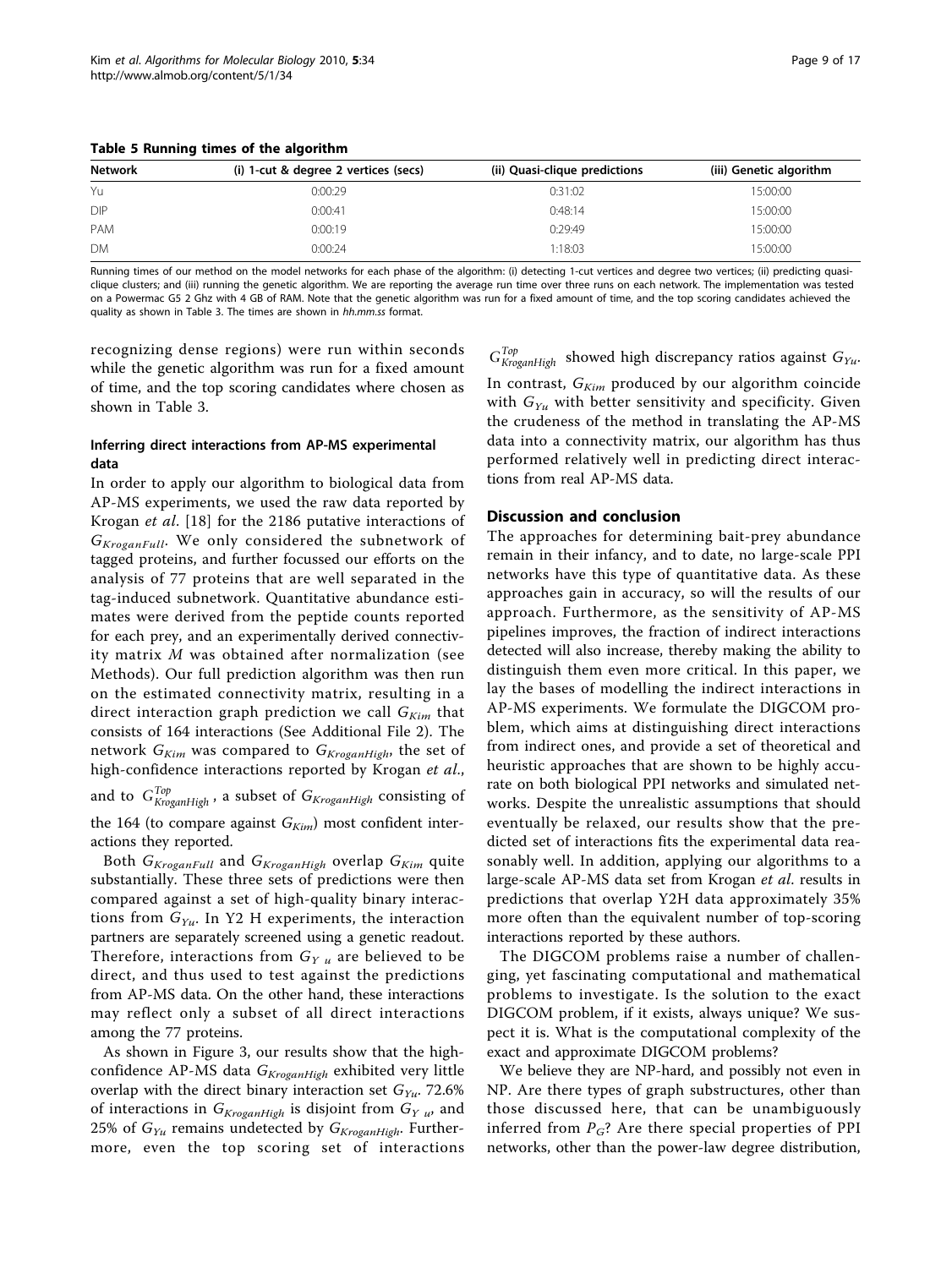<span id="page-9-0"></span>

of which an algorithm can take advantage to make more accurate predictions and/or provide approximation or probabilistic guarantees?

The modelling and algorithm proposed here is only a first step toward an accurate detection of direct interactions from AP-MS data. Several generalizations and improvements are worth investigating. First, the abundance of an interaction is not constant and needs to be modelled more accurately. Second, the strength of all physical interactions is non-uniform, and some interactions may be more prone to disruption by the affinity purification process than others. Given sufficient quantitative AP-MS data, one may study a generalization of the DIGCOM problem that aims at identifying not only the set of direct interactions, but also their individual strengths and abundances. While modelling these aspects is in theory possible, the amount and quality of experimental data required is currently unavailable, and the computational complexity of the resulting problems is likely to be daunting.

Perhaps a more significant limitation of our model is that all direct interactions are assumed to occur simultaneously, though it is clear that certain interactions are either mutually exclusive, or restricted to specific subcellular compartments or conditions. We are currently investigating approaches to decompose the observed network into a family of simultaneously occurring interactions in such a way that the observed interaction abundances are the sum of the direct and indirect interactions over all cell compartments and conditions. However, it is clear that complementary experimental data, such as comprehensive protein localization assays or cell cycle expression data, would be required to reduce the space of possible solutions in a biologically meaningful manner.

An additional assumption that may need to be relaxed is the independence of the edge failures, which may not hold in cases where the loss of an interaction between two proteins causes a significant destabilization of the larger complex they belong to. Unfortunately, in the presence of strong dependencies between edge failures, it becomes almost impossible to distinguish direct from indirect interactions. Nonetheless, it may be possible to at least identify complexes where such dependencies hold, by studying subsets of proteins for which the AP-MS data differs significantly from our model.

In conclusion, this paper opens the door to a number of fascinating modelling and algorithmic questions that will lead to important implications in systems biology. Any improvements in tackling these questions would take us one step further towards this goal.

## Methods

In this section, we describe the algorithmic details of our approach to the DIGCOM problem.

#### Identification of weakly connected vertices

The algorithm to identify 1-cut vertices is trivial given Theorem 1: recursively find edges satisfying conditions in Theorem 1, and decompose the input matrix into two independent subproblems. On the other hand, the conditions in Theorem 2 yields Algorithm 1, which predicts the set of degree 2 vertices as well as the edges adjacent to them. It is easy to see that the algorithm to identify 1-cut vertices runs in time  $O(|V|^4)$  and Algorithm 1 runs in time  $O(|V|^2)$ .

Note that the identification algorithm for 1-cut vertices allows us to remove these vertices, i.e., the corresponding rows and columns in the input matrix. This is possible due to the fact that removing a cut edge does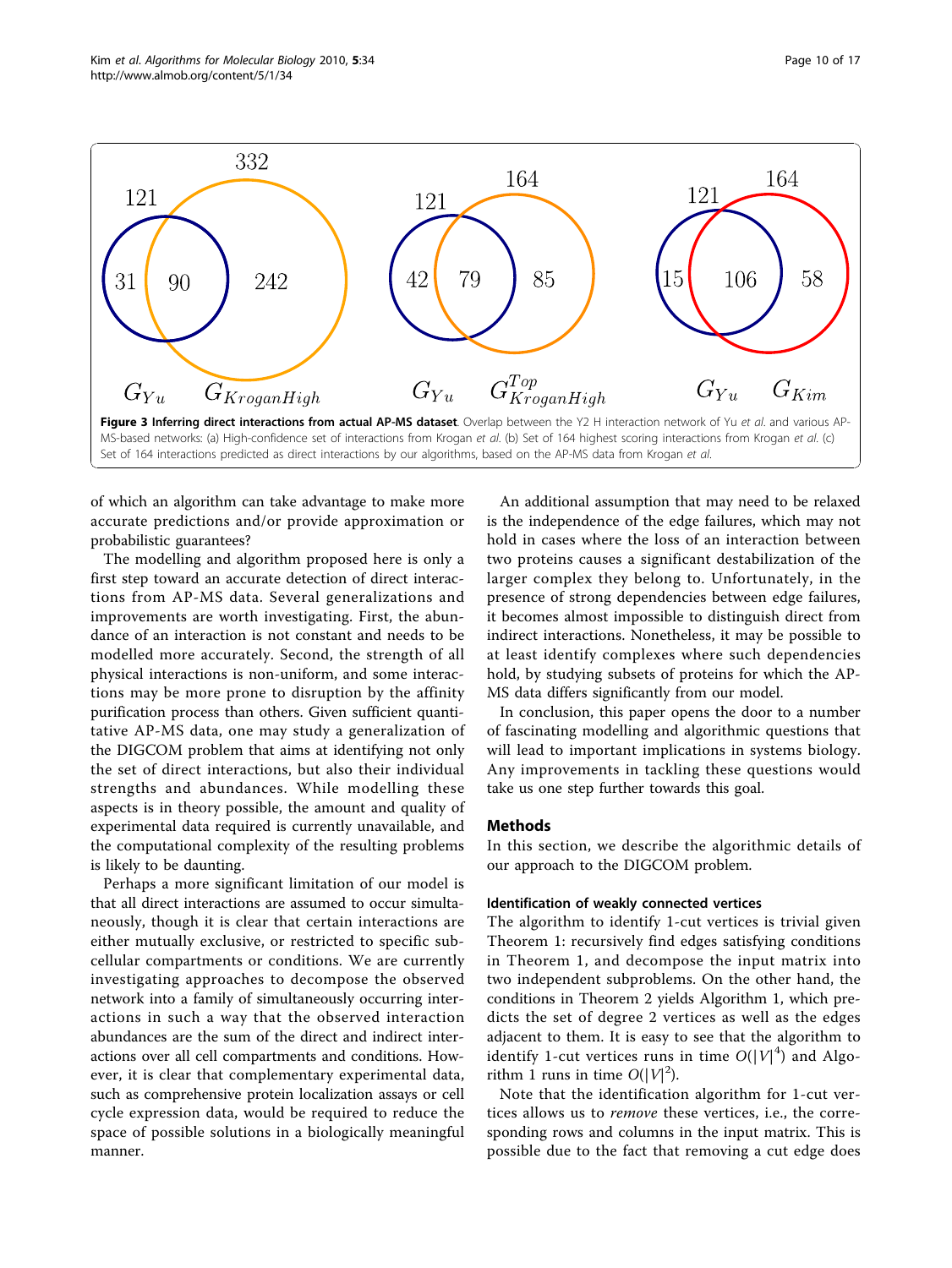not change the connectivity between any two nodes on the same side of the cut. On the other hand, we cannot simply remove degree-2 vertices without affecting the remaining entries in the matrix. Therefore, as shown in Algorithm 1, degree-2 vertices and their incident edges will be marked as such in the solution, but are not removed from the input matrix.

# Predict degree-2 vertices

**Input:** Probability matrix  $M$  and vertex set  $V$ 

**Output:** Degree 2 vertices  $V^2$  and their incident edges  $E^2$ 

foreach vertex  $s \in V$  do if s satisfies conditions in Theorem 2 then  $V^2 \leftarrow V^2 \cup \{s\};$  $u, v \leftarrow$  the two vertices with  $M_{s, u} = M_{s, v}$  $max{M_{s, t} : \forall t \mid V - \{s\}};$  $E^2 \leftarrow E^2 \cup \{(s, u), (s, v)\};$ end end **Return**  $V^2$  and  $E^2$ 

Algorithm 1: Prediction of degree 2 vertices

# Detect dense clusters in the network

**Input:** Probability matrix  $M$ , and minimum cluster size k

**Output:** Set of possible  $k$ -cliques in  $G_{direct}$ .

 $t \leftarrow CliqueConn(k)$  (the connectivity between two vertices in an  $m$ -clique; see Appendix)

 $G_t \leftarrow (V, E_t)$ , where  $E_t = \{(u, v): u, v \in V \text{ and }$  $M(u, v) \geq t$ 

foreach connected component  $S \subseteq V$  do Find cliques of size  $k$  in S

end

Return cliques discovered.

Algorithm 2: Detecting dense clusters in the network

#### Identification of densely connected regions

Densely connected regions are identified using a cliquecover algorithm (see Algorithm 2). We note that the algorithm guarantees to identify all cliques of size  $k' \geq k$ contained within  $G_{direct}$ . However, sets of vertices that do not form a k-clique may also be reported, provided that they are sufficiently connected among themselves, possibly via vertices outside the set. However, for sufficiently large values of  $k$ , we found this to be a very rare occurrence. While finding cliques in a graph is a computationally intensive task in general, the construction of  $G_t$  for large values of k creates few small connected components and leaves the remaining vertices isolated. Therefore, in practice, Algorithm 2 can be implemented to run in a reasonable amount of time.

#### Cut-based genetic algorithm

The genetic algorithm aims at solving a generalization of the A-DIGCOM. First, we allow each edge  $(u, v)$  in the network to survive with a non-uniform probability  $\hat{p}(u, v)$ , instead of one probability  $\hat{p}$  over all edges. Secondly, we assume that we are given two sets of edges  $E_{YES}$  and  $E_{NO}$  that indicate the set of edges that are guaranteed to be in the solution, and guaranteed not to be in the solution, respectively. This will later allow us to factor in the outcome of the previous sections. Therefore, the edges whose presence remains to be deter-

mined are 
$$
E_{\text{MAYBE}} = E_{\text{YES}} \cup E_{\text{NO}}
$$
.

## Encoding of candidate solutions

To represent a candidate solution, we first create a hash table that maps each putative edge in  $E_{MAXBE}$  to an integer. Each candidate is then encoded as a list of integers (edges). Edges in  $E_{YES}$ , which are part of all solutions, are not explicitly listed, in order to save space. Since the networks we consider are sparse ( $|E| = O(|V|)$ ), such an encoding technique significantly reduces the space requirements.

### Initial population

The initial population of candidates is generated using a preferential attachment model [\[30](#page-15-0)] using the following observations: (i) The average connectivity of vertex  $u$ ,

 $avgCon(u) = \frac{1}{|V|} \sum_{v \in V - \{u\}} M(u, v)$  is strongly positively correlated with the degree of  $u$  in  $G<sub>direct</sub>$  (ii) the age of a vertex, measured by when the vertex was introduced to the graph, is positively correlated with the degree of the vertex. Therefore, during the generation of each candidate, we choose the next vertex to be added with probability proportional to its average connectivity. This results in a candidate solution where the degree of most vertices is likely to be close to the their true degree in  $G<sub>direct</sub>$ . Furthermore, in order to create candidates that are clustered similarly to the true direct interaction graph, we include the set of edges predicted by Algorithm 2 to each initial candidate.

#### Fitness function

The fitness of a candidate solution  $G$ , fitness( $G$ ) is obtained by first estimating the probability matrix  $P_G$ using 500 Monte Carlo samples, and then counting the number of vertex pairs  $(u, v)$  whose estimated connectivity  $P_G(u, v)$  is within the tolerance level  $\delta$ , i.e.,  $M(u, v)$  $\pm \delta$  (See below for choosing the tolerance level  $\delta$ ).

#### Crossover

The crossover operation needs to hybridize two parent candidates to produce off springs preserving the good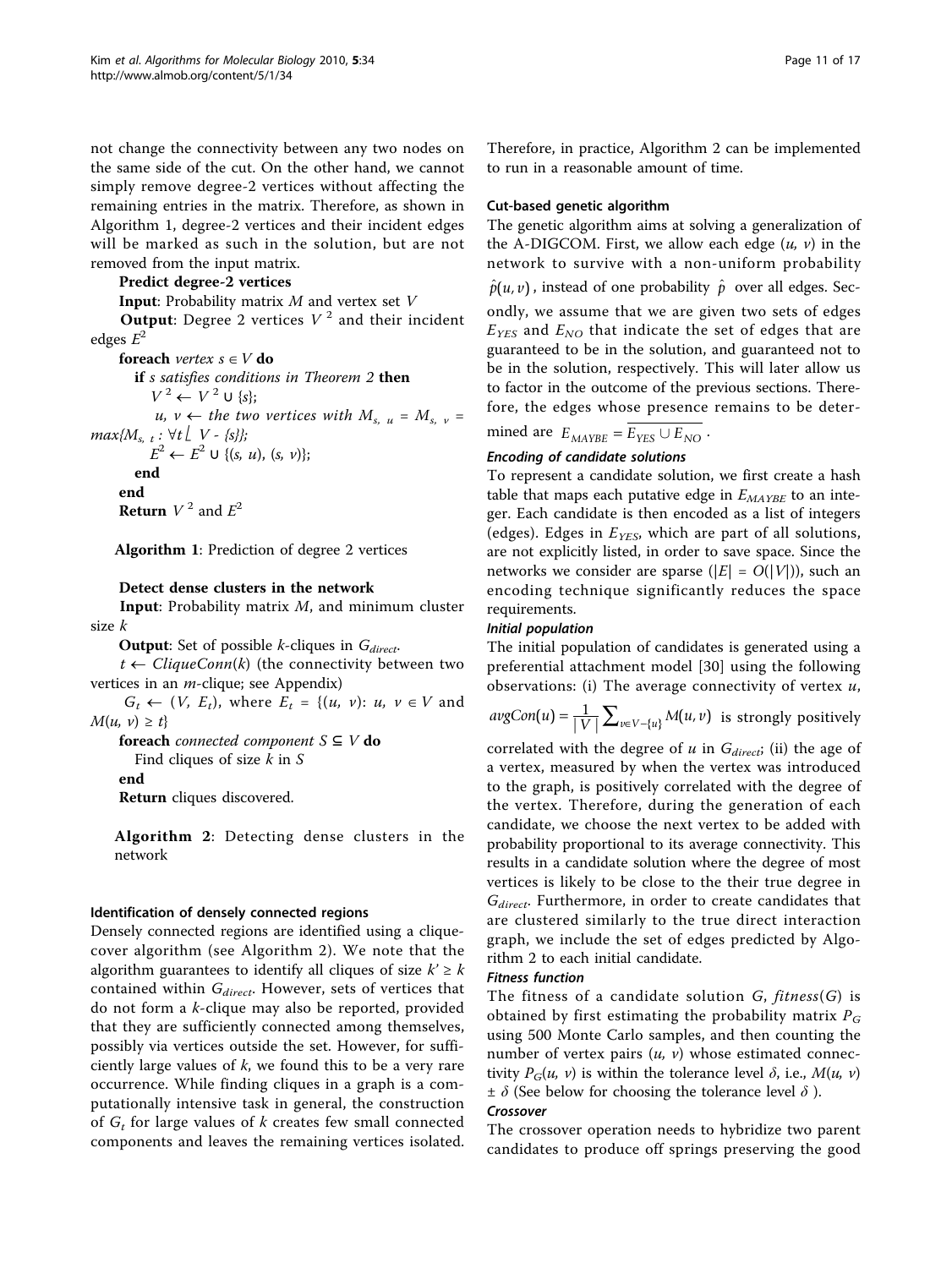properties of the parents. This operation will be guided by a randomly chosen balanced cut  $V = V_1 \cup V_2$ . Let  $G_1$ and  $G_2$  denote the two parent networks and let  $E_1(G_i)$ and  $E_2(G_i)$  denote the edges of  $G_i$  such that both endpoints lie in  $V_1$  and  $V_2$ , respectively. Furthermore, let  $E_{1,2}(G_i)$  denote the edges of  $G_i$  that crosses from  $V_1$  and  $V_2$ . Mating  $G_1$  and  $G_2$  results in two children  $G' = (V, V)$  $E'$ ), and  $G'' = (V, E'')$  such that:

$$
E' = E_1(G_1) \cup E_2(G_2) \cup (E_{1,2}(G_1) \cap E_{1,2}(G_2))
$$
  

$$
E'' = E_2(G_1) \cup E_1(G_2) \cup (E_{1,2}(G_1) \cap E_{1,2}(G_2))
$$

While choosing a random cut as the crossover point is a reasonable strategy to construct a new pair of offsprings, our studies have shown that a planned strategy in choosing the crossover points results in better performance and less chance of premature convergence. In particular, if the crossover point is chosen at a dense cut in the parent networks, then the connectivity among vertices within each partition would be deteriorated significantly. This results in offsprings with much poorer fitness than their parents. On the other hand, if the parents are hybridized at a sparse cut, the connectivity among vertices within each partition are more localized. Therefore, crossover operations are best done by selecting sparse balanced cuts ( $|V_1| \approx |V_2|$ ). Finding sparse balanced cuts is a well-studied problem in combinatorial optimization, for which various approximation algorithms exist [\[38](#page-16-0),[39\]](#page-16-0). However, these algorithms assume that the graph itself, not the connectivity matrix  $M$ , is given as input. We therefore use a simple heuristic that avoids cutting through the dense regions of the network. To generate these sparse cuts, we contract each dense region identified in Algorithm 2 to a single vertex, and then generate weighted (by the number of vertices in each dense region) balanced partitioning of the vertices at random.

#### Mutation

In order to introduce variability to the population of candidates, a small number of edges  $(5 \sim 10\%)$  are randomly inserted or deleted. Moreover, observe that the child network constructed as above may not remain connected. Aside from the random mutation, therefore, we employ a simple local search that greedily adds edges to keep the network connected.

#### Genetic algorithm parameter selection

The various parameters of the genetic algorithm were selected based on the resulting performance on the Yu et al. data set. Two main parameters that affect the performance significantly are the population size and the selection criteria. For selection criteria, we tested several different selection criteria by setting the probability of choosing a candidate as a parent. The best compromise between running time and accuracy was obtained using a population size of 500, and selection probability for a parent proportional to fitness $(c_i)$  - minFit, where minFit is the fitness of the worst candidate in the population (data not shown).

#### Restricting the solution space

While our genetic algorithm offers a plausible method for the A-DIGCOM problem, one can reduce the size of the solution space, which typically results in faster convergence to better solutions, using the results in Theorem 1 and 2. First, recall that finding all cut edges decomposes the problem into independent subproblems on 2-edge-connected components. Second, the identification of degree-2 vertices defines two sets of edges  $E_{YES}$  and  $E_{NO}$  that constitute all putative edges incident to the identified degree-2 vertices. In other words,  $E_{MAX}$  $_{BE}$  forms the subgraph of G induced by the set  $V^{3+}$  of vertices with degree  $\geq$  3. Furthermore, observe that the edges in  $E_{YES}$  form parallel paths between vertices in  $V$ <sup>3+</sup>. A classical result in network reliability (see Fact 2 in Appendix) suggests that these parallel paths can be merged into a single meta-edge whose reliability can be efficiently computed. To be more formal, let  $P(u, v) =$  ${P_1(u, v), P_2(u, v), ..., P_k(u, v)}$  be the set of paths between  $u$  and  $v$  in  $E_{Y}$   $_{ES}$ . These paths can then be replaced by a single edge  $(u, v)$  with its survival probability  $\hat{p}(u,v) = 1 - \prod_{i=1...k} \left( 1 - \hat{p}^{|P_i(u,v)|} \right)$ . By merging every set of parallel paths, we obtain a compact network over  $V^{3+}$  that efficiently encodes the edges in  $E_{YES}$ . Since our genetic algorithm handles the case where the edge survival probability is non-uniform, this compact encoding results in substantial gains in running time for estimating the fitness of the candidates, as well as in time and space requirements for handling large population sizes. In our applications, this allows us to remove approximately 70  $\sim$  75% of the original set of vertices.

#### Randomized hill-climbing algorithm

For performance comparisons, we tested our algorithm against a simple randomized hill-climbing approach. In this approach, we start with a randomly chosen spanning tree  $G^1$  of the vertex set V. At the  $i^{th}$  iteration, we first sample the connectivity probability  $P_{G^i}$  of  $G^i$ , using the Monte Carlo simulation. Then, we randomly pick a vertex pair  $u$ ,  $v$  with probability proportional to

$$
\frac{D(u,v)}{\sum_{\forall i,j\in V}D(i,j)},
$$

where  $D(u, v) = |M(u, v) - P_{\alpha} (u, v)|$ . If the selected pair *u*, *v* are connected by an edge in  $G^i$ , but  $M(u, v)$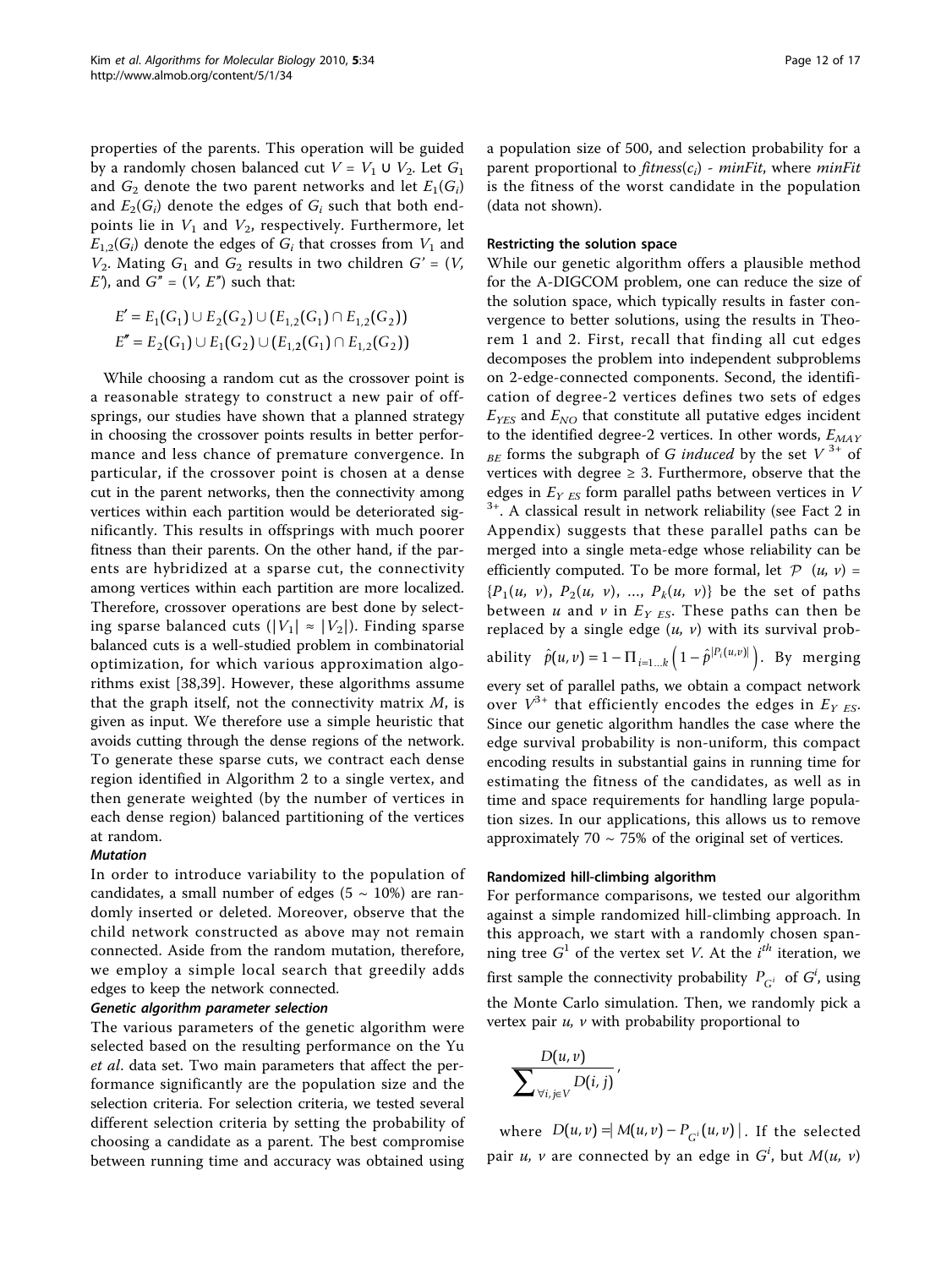$> P_{G^i}$  (*u*, *v*), then we remove (*u*, *v*) from  $G^i$ . On the other hand, if  $u$  and  $v$  are not connected by an edge, but  $M(u, v) < P_{G^i}$   $(u, v)$ , then we add  $(u, v)$  to  $G^i$ . We repeat this local optimization heuristic while making sure the candidate solution remains connected.

# Choosing a tolerance level  $\delta$  and handling numerical errors

In order to deal with numerical errors from Monte Carlo sampling, we use a well-defined tolerance level  $\delta$ as additive errors. Note that the sampling process for estimating the probability matrix  $P_G$  is a binomial process, which, by the central limit theorem, is closely approximated by a normal distribution. The confidence interval is largest when the estimated probability is equal to 0.5, in which case we obtain a confidence interval of

$$
\hat{p} \pm \delta = \hat{p} \pm \frac{z_{1-\alpha/2}}{2\sqrt{n}}\,,
$$

where  $\hat{p}$  denotes the fraction of samples where the two vertices are connected after *n* samples, and  $z_1$  -  $\alpha/2$ is the z-value for desired level of confidence. Using this formula, we can conclude:

1. When  $n = 20000$  (computation of our input matrix M from test networks), we obtain a 95% confidence interval of size at most  $2\delta = 2.0.007 = 0.014$ . 2. When  $n = 500$  (computation of the connectivity matrix for each candidate solution in our genetic algorithm), the 95% confidence interval is of size at most  $2\cdot\delta = 2\cdot 0.04 = 0.08$ .

With the chosen tolerance level  $\delta$ , we modify our algorithm as appropriate each time we compare two connectivity probabilities. For example, in Theorem 1, the first condition  $P_G(u, v) = \hat{p}$  is modified to

 $P_G(u, v) \in \left[ \hat{p} - \delta, \hat{p} + \delta \right]$ ; and in Theorem 2, we modify

the first condition  $P_G(s,t) < 2\,\hat{p}-\hat{p}^2$  to

$$
P_{G}(s,t) < 2\,\hat{p} - \hat{p}^{2} + \delta
$$

#### Generation of scale-free networks

In order to generate artificial scale-free networks, we used two generation models: the preferential attachment model, and the duplication model. In the preferential attachment model, we evaluated the degree distribution of the two biological networks ( $G_{Y|u}$  and

 $G_{DIP}$ ) and used the Barabási-Albert algorithm to construct a scale-free network with attachment factor 1.5 (each iteration adds a new vertex with  $1 \sim 2$  edges attached to existing vertices). In the duplication model, at each iteration, we randomly pick a vertex to duplicate with probability proportional to its degree and randomly drop the duplicated edges with probability at 0.5 in order to t the degree distributions and sparsity of biological networks.

#### Calculation of connectivity matrix from peptide counts

The peptide count of a prey protein in an AP-MS experiment is the number of different peptides that have been observed by MS for that protein. We note that the peptide counts are biased towards preys with longer protein sequences, and to rectify this propensity, we normalized the abundance data by the protein sequence lengths to obtain the abundance ratios  $R(i, j)$ . In order to turn the normalized abundance ratios into the connectivity matrix for our probabilistic graph model, we used a simple logistic function

$$
\hat{M}(i, j) = \frac{1}{1 + e^{-\frac{R(i, j) - \alpha}{\beta}}},
$$

where the parameters  $\alpha$ ,  $\beta$  are chosen so that the computed distribution of  $\hat{p}$  fits the simulated connectivity distribution of  $G_{Y,\omega}$ , using a  $\chi^2$  test ( $\alpha$  = 2.8921,  $\beta$ = -0.6318). In the cases where  $R(i, j)$  differ from  $R(j, i)$ , we choose the average of the two entries to symmetrize the matrix.

#### Appendix

We start with two basic results that will prove useful when proving more complex theorems. Let  $G_1 = (V_1, V_2)$  $E_1$ ) and  $G_2 = (V_2, E_2)$  be two graphs. Then the following are true.

Fact 1. (Series composition) Suppose  $V_1 \cap V_2 = \{c\},\$ and a new graph G is constructed by joining  $G_1$  and  $G_2$ at c. Then, for any  $s \in V_1$  - {c} and for any  $t \in V_2 - \{c\}, P_G(s, t) = P_{G_1}(s, c) \cdot P_{G_2}(c, t)$ .

**Fact 2.** (Parallel composition) Suppose  $V_1 \cap V_2 = \{s, t\}$ , and a new graph G is constructed by joining  $G_1$  and  $G_2$ at s and t (possibly leading to parallel edges between s and t). Then,  $P_G(s,t) = P_{G_1}(s,t) + P_{G_2}(s,t) - P_{G_1}(s,t) \cdot P_{G_2}(s,t)$ .

#### Proof of Theorem 1

Proof. Necessity is trivial. For sufficiency, suppose the conditions (i) and (ii) hold, and  $(u, v)$  is not a cut edge. Then, to keep the graph connected, there must be an edge  $(s, t) \neq (u, v)$  joining  $V_u$  and  $V_v$ . Since  $(s, t)$  is an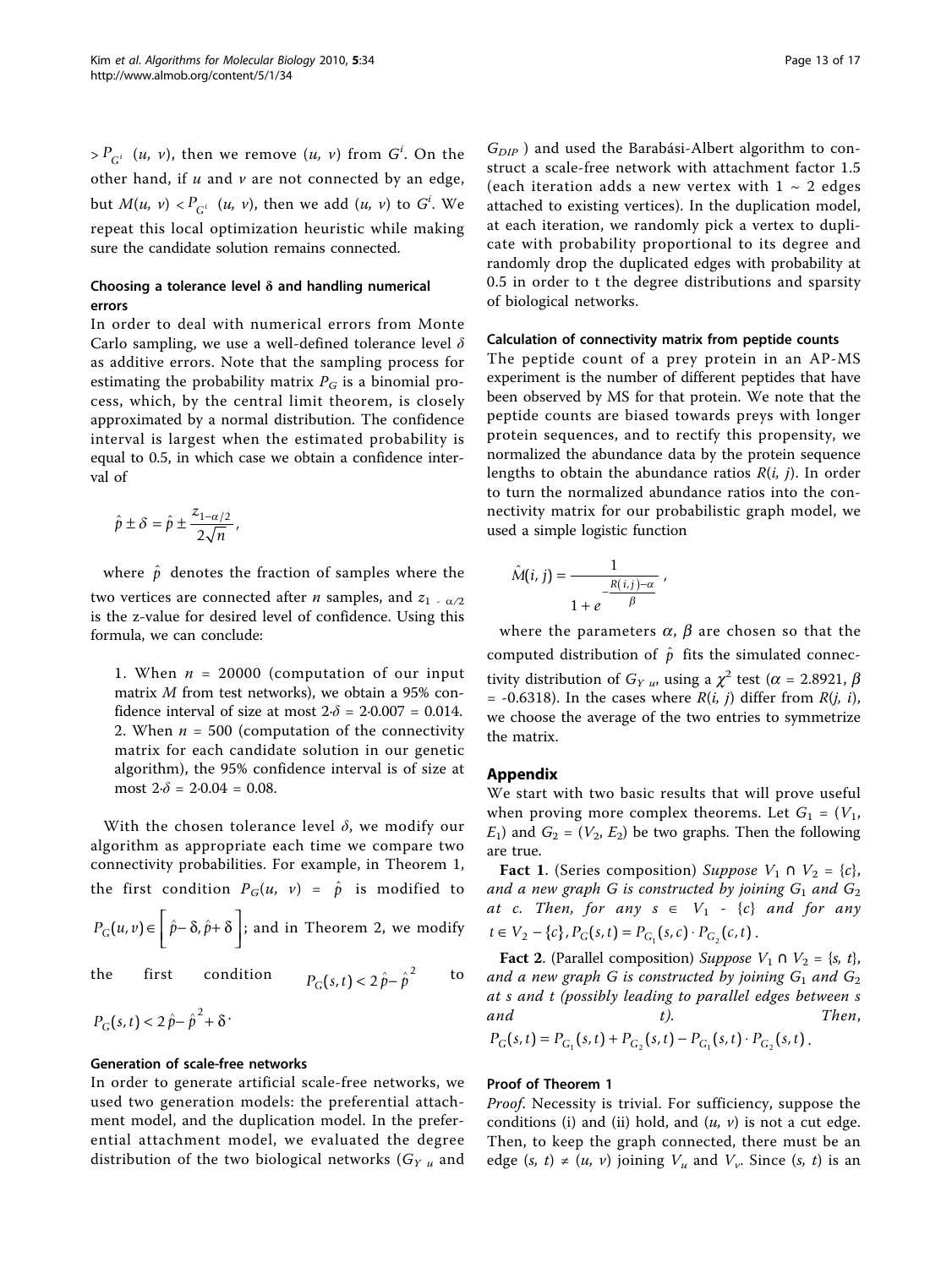edge,  $p(s,t) \geq \hat{p}$  . However, by assumption, we have

 $p(s,t) = p(s,u) \cdot \hat{p} \cdot p(v,t) < \hat{p}$ , which is a contradiction. □

#### Proofs of Theorem 2

Proof. We prove each condition separately.

Condition (i) Low connectivity

Since s has degree 2, it becomes disconnected from the

rest of the graph with probability  $(1 - \hat{p})^2$ . Thus,

*P<sub>G</sub>*(*s*,*t*) ≤ 1 –  $(1 - \hat{p})^2 = 2 \hat{p} - \hat{p}^2$ . The equality can only hold if  $P_G(s, u) = P_G(s, v) = 1$ , which is impossible.

Condition (ii) Neighborhood

We first show  $P_G(s, u) = P_G(s, v)$ . Let  $P_{E_{-}(\{s, u\})}(s, u)$ denote the connectivity of s and u when edge  $(s, u)$  is removed from E. Then, we have:

$$
P_G(s, u) = \hat{p} + P_{E-\{(s, u)\}}(s, u) - \hat{p} \cdot P_{E-\{(s, u)\}}(s, u)
$$
 (by Fact 2)  
\n
$$
= \hat{p} + \hat{p} \cdot P_{E-\{(s, u), (s, v)\}}(v, u) - \hat{p}^2 \cdot P_{E-\{(s, u), (s, v)\}}(v, u)
$$
 (by Fact 1)  
\n
$$
= \hat{p} + \hat{p} \cdot P_{E-\{(s, u), (s, v)\}}(u, v) - \hat{p}^2 \cdot P_{E-\{(s, u), (s, v)\}}(u, v)
$$
  
\n
$$
= \hat{p} + P_{E-\{(s, v)\}}(s, v) - \hat{p} \cdot P_{E-\{(s, v)\}}(s, v)
$$
  
\n
$$
= P_G(s, v)
$$

Next, we show that for any  $t \in V - \{s, u, v\}$ ,  $P_G(s, t)$  $\langle P_G(s, u) \rangle$ . For a subgraph  $H \subseteq G$ , let  $p(H)$  denote the probability of observing  $H$  from a probabilistic graph  $G$ . We can write this probability as

$$
p\big(H\big)=\overset{\wedge}{p}^{\big|E(H)\big|}\!\cdot\!\big(1-\overset{\wedge}{p}\big)^{\big|E\big(G\big)\big|-\big|E\big(H\big)\big|}
$$

Thus, for any two subgraphs  $H_i$ ,  $H_j \subseteq G$ , such that  $|E|$  $|H_i| = |E(H_i)|$ ,  $p(H_i) = p(H_i)$ . Let  $\mathcal{H}(s, t)$  be the set of subgraphs of  $G$  where  $s$  and  $t$  are connected. We can then write the probabilities  $P_G(s, t)$  and  $P_G(s, u)$  as the sum of the probabilities of these subgraphs.

$$
P_G(s,t) = \sum_{H_i \in \mathcal{H}(s,t)} p(H_i)
$$
  

$$
P_G(s,u) = \sum_{H_j \in \mathcal{H}(s,u)} p(H_j)
$$

Observe that these two sets of subgraphs may overlap:

$$
\mathcal{H}(s,t) = \mathcal{H}(s,t,u) \cup \mathcal{H}(s,t,\overline{u})
$$

$$
\mathcal{H}(s,u) = \mathcal{H}(s,t,u) \cup \mathcal{H}(s,\overline{t},u)
$$

where  $\mathcal{H}(s, t, u)$  is the set of subgraphs such that s, t, and *u* are all connected, while  $H(s, t\bar{u})$  is the set of subgraphs where  $s$ ,  $t$  belong to the same connected component that doesn't contain  $u$ . Thus, we now focus on  $\mathcal{H}(s, t\overline{u})$  and  $\mathcal{H}(s, \overline{t}, u)$ . The subgraphs in  $H(s, \overline{t}, u)$  can be partitioned as follows, depending on which component  $\nu$  belongs to:

(i)  $\{s, u, v\}$ ,  $\{t\}$ : s, u, v belong to the same component, and t belongs to another component.

(ii)  $\{s, u\}$ ,  $\{v\}$ ,  $\{t\}$ : s, u belong to the same component, and each of  $\nu$  and  $t$  belongs to distinct components. (iii)  $\{s, u\}$ ,  $\{v, t\}$ : s, u belong to the same component,

and  $v$ ,  $t$  belong to another component.

It is easy to see that the cases (i) and (ii) are nonempty, since  $(s, u)$ ,  $(s, v) \in E(G)$ .

<sub>)</sub> in order to have  $s$  and  $t$  connected. We then make the Finally, consider the set of subgraphs in  $\mathcal{H}(s, t\bar{u})$ . Let  $H$  be a subgraph in this set. Since s and u belong to distinct components,  $(s, u) \notin E(H)$ , and thus  $(s, v) \in E(H)$ following operation on  $H$  to construct  $H$ : (1) remove (s, v) from H, and (2) insert  $(s, u)$ . Then, H' now has s and  $u$  in the same component, and  $v$  and  $t$  in another component - and therefore,  $H'$  belongs the case (iii) of  $H(s, \bar{t}, u)$ . Furthermore, note that H and H' have the same number of edges. Therefore, there is a mapping from subgraphs in  $\mathcal{H}(s, t\bar{u})$  to subgraphs in case (iii) of  $H(s, \overline{t}, u)$  with equal number of edges. Since the cases (i) and (ii) are nonempty, it follows that  $P_G(s, t) < P_G(s, t)$  $u$ ).

#### Condition (iii) "Triangle" inequality

Given the probabilistic graph G, we partition the subgraphs of G into four cases depending on the existence of the two edges  $(s, u)$  and  $(s, v)$ .

- (s, u),  $(s, v) \in E$ : occurs with probability  $\hat{p}^2$ .
- $(s, u) \in E$ ,  $(s, v) \notin E$ : occurs with probability  $\hat{p}(1-\hat{p})$ .

•  $(s, u) \notin E$ ,  $(s, v) \in E$ : occurs with probability  $\hat{p}(1-\hat{p})$ .

• (s, u),  $(s, v) \notin E$ : occurs with probability  $(1 - \hat{p})^2$ .

We can thus rewrite the probability  $P_G(s, t)$  as follows.

$$
P_{G}(s,t) = \hat{p} \cdot (1-\hat{p}) \cdot P_{G-\{s\}}(u,t) + \hat{p} \cdot (1-\hat{p}) \cdot P_{G-\{s\}}(v,t) + \hat{p}^{2} \cdot P_{G-\{s\}}(u \text{ or } v,t)
$$
(1)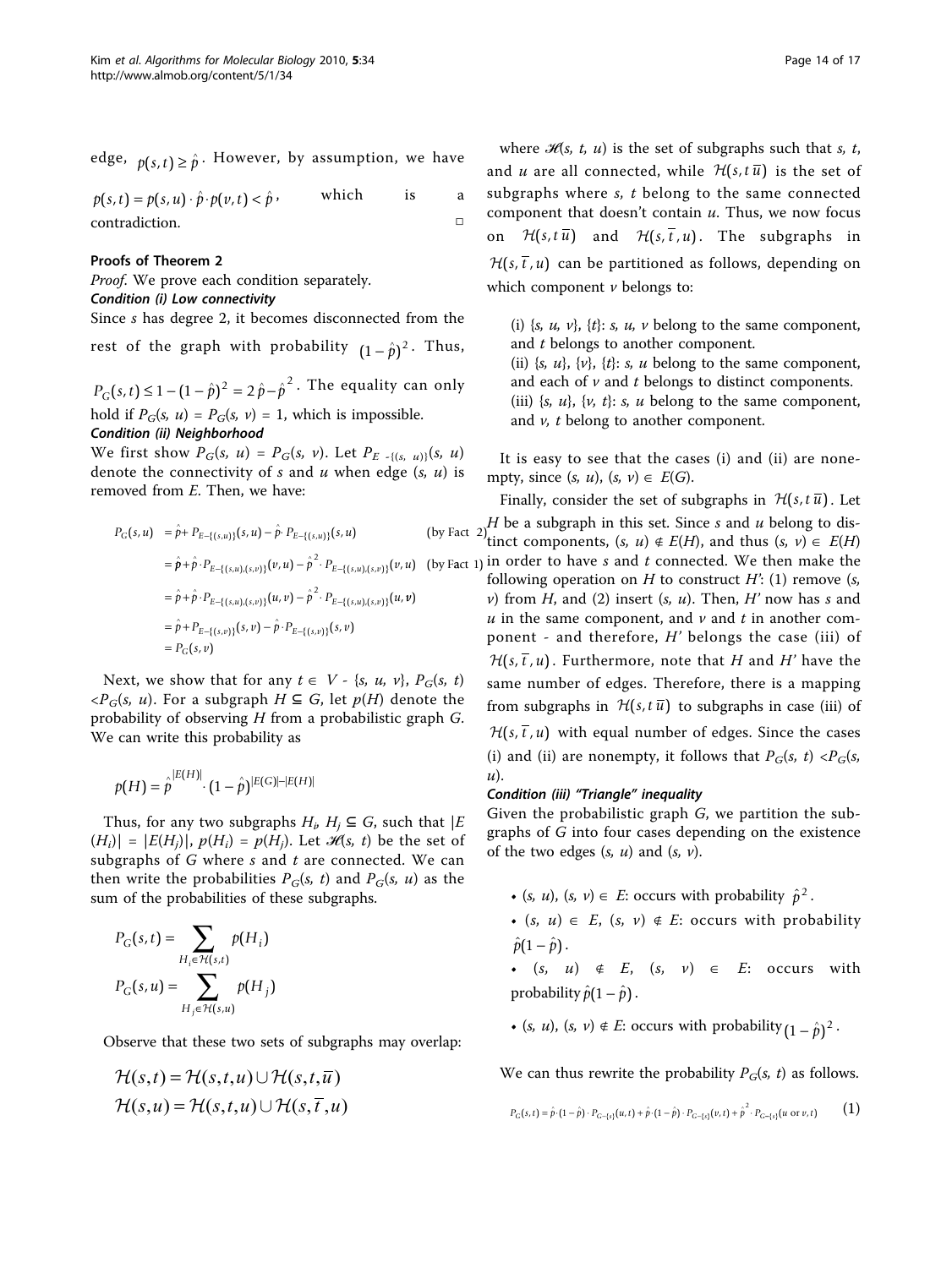<span id="page-14-0"></span>where  $P_{G-$ {s}(u or v, t) denotes the probability that u or v is connected to t in the graph  $G - \{s\}$ . We write  $P_G$  $(u, t)$  and  $P_G(v, t)$  similarly:

$$
P_G(u,t) = (1 - \hat{p}^2) \cdot P_{G-\{s\}}(u,t) + \hat{p}^2 \cdot P_{G-\{s\}}(u \text{ or } v,t)
$$
 (2)

$$
P_G(v,t) = (1 - \hat{p}^2) \cdot P_{G-\{s\}}(v,t) + \hat{p}^2 \cdot P_{G-\{s\}}(u \text{ or } v,t)
$$
 (3)

Subtracting  $(1)$  from  $(2)$ , and  $(1)$  from  $(3)$  gives:

$$
P_G(u, t) - P_G(s, t) = (1 - \hat{p}) \cdot P_{G - \{s\}}(u, t) - \hat{p}(1 - \hat{p}) \cdot P_{G - \{s\}}(v, t)
$$
  

$$
P_G(v, t) - P_G(s, t) = (1 - \hat{p}) \cdot P_{G - \{s\}}(v, t) - \hat{p}(1 - \hat{p}) \cdot P_{G - \{s\}}(u, t)
$$

If  $P_{G-\{s\}}(u,t) > \hat{p} \cdot P_{G-\{s\}}(v,t)$ , it follows that  $P_G(u,t) >$ 

 $P_G(s, t)$ . Otherwise,  $P_{G-\{s\}}(u, t) \leq \hat{p} \cdot P_{G-\{s\}}(v, t)$  implies  $\hat{p} \cdot P_{G-\{s\}}(v,t) < P_{G-\{s\}}(v,t)$ , and it follows that  $P_G(v,t)$  $\supset P_G(s, t).$ 

#### Connectivity in an n-clique

Here we construct a formula to compute the connectivity of an *n*-clique  $K_n$ , defined as CliqueConn(*n*) in Algorithm 2.

First, we recall a classical result in graph enumeration. Lemma 1

 $[40,41]$  $[40,41]$ Let  $\gamma_n$  denote the number of connected simple graphs over n labeled vertices. We can count this number by the recurrence.

$$
\gamma_n = \begin{cases} 1 & \text{if } n = 1 \\ 2^{\binom{n}{2}} - \frac{1}{n} \sum_{i=1}^{n-1} \left( i \binom{n}{i} \cdot 2^{\binom{n-i}{2}} \cdot \gamma_i \right) & \text{otherwise} \end{cases}
$$

Now we show the formula for the case when  $\hat{p} = \frac{1}{2}$ , which is the value we used for our analyses. The formula for other values of  $\hat{p}$  can be formulated using a similar proof.

#### Lemma 2

$$
CliqueConn(n) = \sum_{i=2}^{n} \frac{\binom{n}{i-2} \gamma_i}{\binom{n}{2} \binom{n-i}{2}}
$$

Proof. We write the probability as follows.

$$
CliqueConn(n) = \frac{\sigma_2 + \sigma_3 + \dots + \sigma_n}{2^{\binom{n}{2}}}
$$

where  $\sigma_i$  denotes the number of subgraphs of  $K_n$  of size *i* where two given vertices  $u$  and  $v$  are connected. To compute  $\sigma_i$ , there are  $\begin{pmatrix} n \\ i \end{pmatrix}$ ⎛  $\left(\begin{smallmatrix} n \ i-2 \end{smallmatrix}\right)$  ways to pick  $i$  - 2 vertices (in addition to  $u$  and  $v$ ) for the connected components, and  $\gamma_i$  ways to keep them all connected, and finally,  $2 \binom{n-i}{2}$  $\binom{n-i}{2}$  ways to assign edges among the remaining vertices. So we have

$$
\sigma_i = \left(\begin{array}{c} n \\ i-2 \end{array}\right) \cdot \gamma_i \cdot 2^{\left(\begin{array}{c} n-i \\ 2 \end{array}\right)},
$$

and finally, we have

$$
CliqueConn(n) = \sum_{i=2}^{n} \frac{\binom{n}{i-2} \gamma_i}{2^{\binom{n}{2} - \binom{n-i}{2}}}
$$

 $\Box$ 

# Additional material

[Additional file 1: M](http://www.biomedcentral.com/content/supplementary/1748-7188-5-34-S1.PDF)odelValidation. Correlation plot of the connectivity from  $P_G$  PGKrogan High and normalized peptide counts from Krogan et al. Each data point corresponds to an interaction in  $G_{\text{Ker}}$ G<sub>KrogranHigh</sub>, many of which are expected to be indirect. x-axis: Connectivity entry in  $P_{G_{\text{source}}}$  PGKrogan High, using  $\hat{b} = 0.5$ Connectivity entry in  $P_{G_{\text{Kogonality}}}$  PGKrogan High, using  $\hat{p} = 0.5$  . y-axis: Peptide count, normalized by protein lengths. The resulting linear regression showed a strong correlation (regression p-value 8.17  $\times$  10.11, Student t-test), suggesting that many interactions in  $G_{KroganFull}$  - $G_{KrogranHigh}$  are indirect and are the result of direct interactions in GKroganHigh.

[Additional file 2: P](http://www.biomedcentral.com/content/supplementary/1748-7188-5-34-S2.CSV)redictedInteractions. Set of direct interactions among 77 yeast proteins, predicted by our algorithm. The connectivity matrix is generated from normalized peptide counts, and then our algorithm is run to predict the direct interactions.

#### Acknowledgements

We thank Mathieu Lavallée-Adam, Benoit Coulombe and Javad Sadri for useful discussions, and three anonymous reviewers for their useful suggestions. This work was funded by NSERC grants to MB and AV, and by an NSERC PGS-D to EK. AS was supported by IISI, Cornell University (AFOSR grant FA9550-04-1-0151) and by NSF (Expeditions grant 0832782 and IIS grant 0514429).

#### Author details

<sup>1</sup>McGill Centre for Bioinformatics, McGill University, Quebec, Canada. <sup>2</sup>Department of Computer Science, Cornell University, NY, USA. <sup>3</sup>Department of Mathematics and Statistics, McGill University, Quebec, Canada.

#### Authors' contributions

All authors jointly contributed to the design and analysis of the algorithms. EK and MB jointly contributed to the formulation of the problem, interpretation of the experiments, and preparation of the manuscript. Implementation and testing were done by EK. All authors have read and approved the final manuscript.

#### Competing interests

The authors declare that they have no competing interests.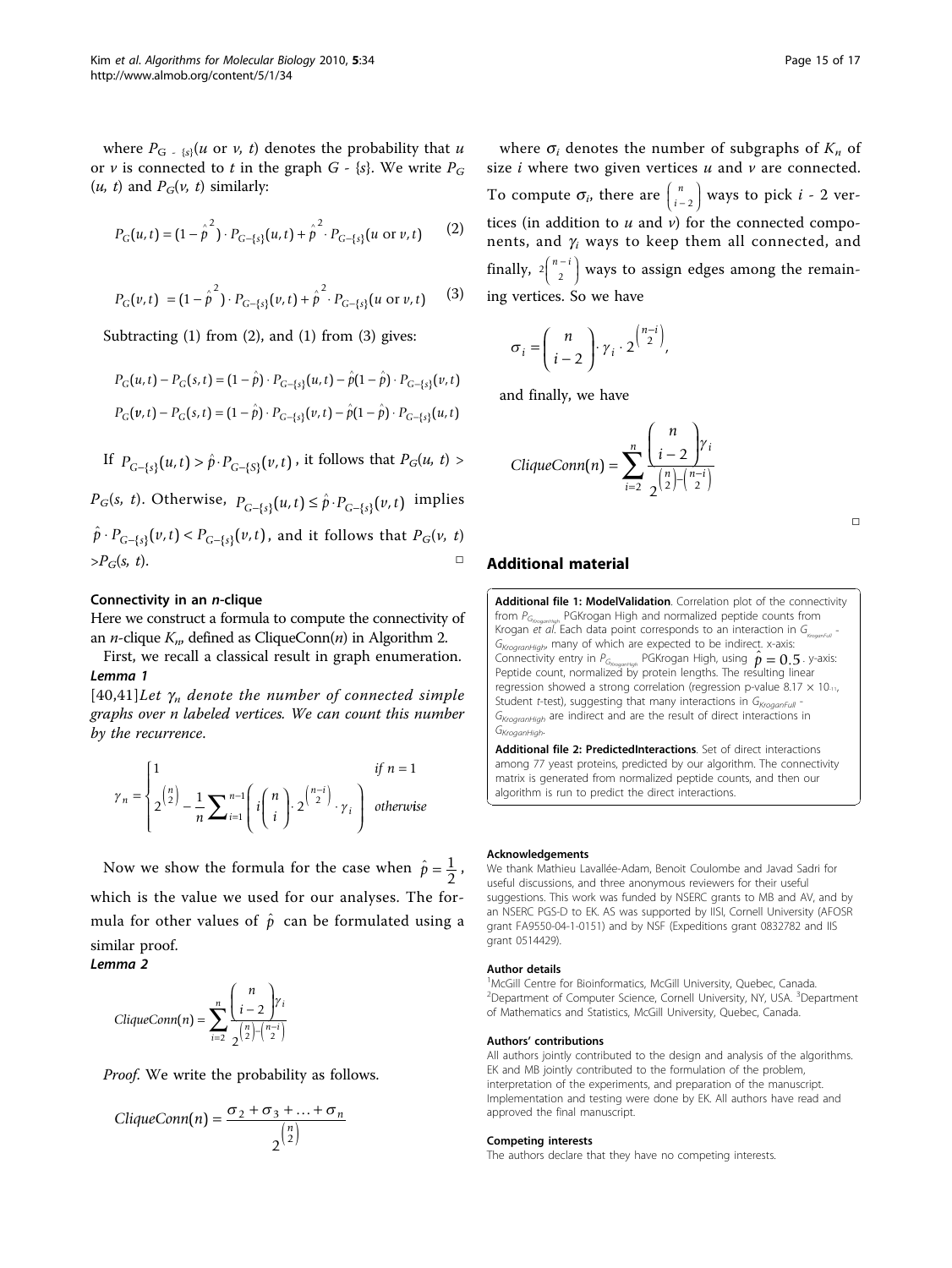<span id="page-15-0"></span>Received: 18 February 2010 Accepted: 29 October 2010 Published: 29 October 2010

#### References

- 1. Ito T, Tashiro K, Muta S, Ozawa R, Chiba T, Nishizawa M, Yamamoto K, Kuhara S, Sakaki Y: [Toward a protein-protein interaction map of the](http://www.ncbi.nlm.nih.gov/pubmed/10655498?dopt=Abstract) [budding yeast: A comprehensive system to examine two-hybrid](http://www.ncbi.nlm.nih.gov/pubmed/10655498?dopt=Abstract) [interactions in all possible combinations between the yeast proteins.](http://www.ncbi.nlm.nih.gov/pubmed/10655498?dopt=Abstract) Proceedings of the National Academy of Sciences of the United States of America 2000, 97(3):1143-1147.
- 2. Uetz P, Giot L, Cagney G, Mansfield TA, Judson RS, Knight JR, Lockshon D, Narayan V, Srinivasan M, Pochart P, Qureshi-Emili A, Li Y, Godwin B, Conover D, Kalbfleisch T, Vijayadamodar G, Yang M, Johnston M, Fields S, Rothberg JM: [A comprehensive analysis of protein-protein interactions in](http://www.ncbi.nlm.nih.gov/pubmed/10688190?dopt=Abstract) [Saccharomyces cerevisiae.](http://www.ncbi.nlm.nih.gov/pubmed/10688190?dopt=Abstract) Nature 2000, 403(6770):623-627.
- Rigaut G, Shevchenko A, Rutz B, Wilm M, Mann M, Seraphin B: A generic protein purification method for protein complex characterization and proteome exploration. Nat Biotech 1999, 17(10):1030-1032.
- 4. Gavin A, Bösche M, Krause R, Grandi P, Marzioch M, Bauer A, Schultz J, Rick JM, Michon A, Cruciat C, Remor M, Höfert C, Schelder M, Brajenovic M, Ruffner H, Merino A, Klein K, Hudak M, Dickson D, Rudi T, Gnau V, Bauch A, Bastuck S, Huhse B, Leutwein C, Heurtier M, Copley RR, Edelmann A, Querfurth E, Rybin V, Drewes G, Raida M, Bouwmeester T, Bork P, Seraphin B, Kuster B, Neubauer G, Superti-Furga G: [Functional organization](http://www.ncbi.nlm.nih.gov/pubmed/11805826?dopt=Abstract) [of the yeast proteome by systematic analysis of protein complexes.](http://www.ncbi.nlm.nih.gov/pubmed/11805826?dopt=Abstract) Nature 2002, 415(6868):141-147.
- 5. Ho Y, Gruhler A, Heilbut A, Bader GD, Moore L, Adams S, Millar A, Taylor P, Bennett K, Boutilier K, Yang L, Wolting C, Donaldson I, Schandorff S, Shewnarane J, Vo M, Taggart J, Goudreault M, Muskat B, Alfarano C, Dewar D, Lin Z, Michalickova K, Willems AR, Sassi H, Nielsen PA, Rasmussen KJ, Andersen JR, Johansen LE, Hansen LH, Jespersen H, Podtelejnikov A, Nielsen E, Crawford J, Poulsen V, Sørensen BD, Matthiesen J, Hendrickson RC, Gleeson F, Pawson T, Moran MF, Durocher D, Mann M, Hogue CWV, Figeys D, Tyers M: [Systematic identification of](http://www.ncbi.nlm.nih.gov/pubmed/11805837?dopt=Abstract) [protein complexes in Saccharomyces cerevisiae by mass spectrometry.](http://www.ncbi.nlm.nih.gov/pubmed/11805837?dopt=Abstract) Nature 2002, 415(6868):180-183.
- Coulombe B, Blanchette M, Jeronimo C: [Steps towards a repertoire of](http://www.ncbi.nlm.nih.gov/pubmed/18443628?dopt=Abstract) [comprehensive maps of human protein interaction networks: the](http://www.ncbi.nlm.nih.gov/pubmed/18443628?dopt=Abstract) [Human Proteotheque Initiative \(HuPI\).](http://www.ncbi.nlm.nih.gov/pubmed/18443628?dopt=Abstract) Biochemistry and Cell Biology 2008, 86(2):149-156.
- 7. Cloutier P, Al-Khoury R, Lavallée-Adam M, Faubert D, Jiang H, Poitras C, Bouchard A, Forget D, Blanchette M, Coulombe B: [High-resolution](http://www.ncbi.nlm.nih.gov/pubmed/19450687?dopt=Abstract) [mapping of the protein interaction network for the human transcription](http://www.ncbi.nlm.nih.gov/pubmed/19450687?dopt=Abstract) [machinery and affinity purification of RNA polymerase II-associated](http://www.ncbi.nlm.nih.gov/pubmed/19450687?dopt=Abstract) [complexes.](http://www.ncbi.nlm.nih.gov/pubmed/19450687?dopt=Abstract) Methods (San Diego, Calif.) 2009, 48(4):381-386.
- 8. Zhang B, Park B, Karpinets T, Samatova N: [From pull-down data to protein](http://www.ncbi.nlm.nih.gov/pubmed/18304937?dopt=Abstract) [interaction networks and complexes with biological relevance.](http://www.ncbi.nlm.nih.gov/pubmed/18304937?dopt=Abstract) Bioinformatics 2008, 24(7):979-86.
- Gilmore J, Auberry D, Sharp J, White A, Anderson K, Daly D: [A Bayesian](http://www.ncbi.nlm.nih.gov/pubmed/18499697?dopt=Abstract) [estimator of protein-protein association probabilities.](http://www.ncbi.nlm.nih.gov/pubmed/18499697?dopt=Abstract) Bioinformatics 2008, 24(13):1554-5.
- 10. Nesvizhskii A: [Protein identification by tandem mass spectrometry and](http://www.ncbi.nlm.nih.gov/pubmed/17185772?dopt=Abstract) [sequence database searching.](http://www.ncbi.nlm.nih.gov/pubmed/17185772?dopt=Abstract) Methods Mol Biol 2007, 367:87-119.
- 11. Breitkreutz A, Choi H, Sharom J, Boucher L, Neduva V, Larsen B, Breitkreutz B, Stark C, Liu G, Ahn J, Dewar-Darch D, Qin Z, Pawson T, Gingras A, Nesvizhskii AI, Tyers M: [A global protein kinase and](http://www.ncbi.nlm.nih.gov/pubmed/20489023?dopt=Abstract) [phosphatase interaction network in yeast.](http://www.ncbi.nlm.nih.gov/pubmed/20489023?dopt=Abstract) Science 2010, 328(5981):1043-1046.
- 12. Saito R, Suzuki H, Hayashizaki Y: [Interaction generality, a measurement to](http://www.ncbi.nlm.nih.gov/pubmed/11861907?dopt=Abstract) [assess the reliability of a protein-protein interaction.](http://www.ncbi.nlm.nih.gov/pubmed/11861907?dopt=Abstract) Nucl Acids Res 2002, 30(5):1163-1168.
- 13. Saito R, Suzuki H, Hayashizaki Y: [Construction of reliable protein-protein](http://www.ncbi.nlm.nih.gov/pubmed/12691988?dopt=Abstract) [interaction networks with a new interaction generality measure.](http://www.ncbi.nlm.nih.gov/pubmed/12691988?dopt=Abstract) Bioinformatics 2003, 19(6):756-763.
- 14. Pei P, Zhang A: A topological measurement for weighted protein interaction network. Computational Systems Bioinformatics Conference, 2005. Proceedings. 2005 IEEE 2005, 268-278.
- 15. Chen J, Hsu W, Lee ML, Ng S: [Increasing confidence of protein](http://www.ncbi.nlm.nih.gov/pubmed/16787971?dopt=Abstract) [interactomes using network topological metrics.](http://www.ncbi.nlm.nih.gov/pubmed/16787971?dopt=Abstract) Bioinformatics 2006, 22(16):1998-2004.
- 16. Collins SR, Kemmeren P, Zhao X, Greenblatt JF, Spencer F, Holstege FCP, Weissman JS, Krogan NJ: Toward a Comprehensive Atlas of the Physical Interactome of Saccharomyces cerevisiae. Molecular & Cellular Proteomics 2007, 6(3):439-450.
- 17. Gordân R, Hartemink AJ, Bulyk ML: [Distinguishing direct versus indirect](http://www.ncbi.nlm.nih.gov/pubmed/19652015?dopt=Abstract) [transcription factor-DNA interactions.](http://www.ncbi.nlm.nih.gov/pubmed/19652015?dopt=Abstract) Genome Research 2009, 19(11):2090-2100.
- 18. Krogan NJ, Cagney G, Yu H, Zhong G, Guo X, Ignatchenko A, Li J, Pu S, Datta N, Tikuisis AP, Punna T, Peregrín-Alvarez JM, Shales M, Zhang X, Davey M, Robinson MD, Paccanaro A, Bray JE, Sheung A, Beattie B, Richards DP, Canadien V, Lalev A, Mena F, Wong P, Starostine A, Canete MM, Vlasblom J, Wu S, Orsi C, Collins SR, Chandran S, Haw R, Rilstone JJ, Gandi K, Thompson NJ, Musso G, Onge PS, Ghanny S, Lam MHY, Butland G, Altaf-Ul AM, Kanaya S, Shilatifard A, O'Shea E, Weissman JS, Ingles CJ, Hughes TR, Parkinson J, Gerstein M, Wodak SJ, Emili A, Greenblatt JF: [Global landscape of protein complexes in the yeast](http://www.ncbi.nlm.nih.gov/pubmed/16554755?dopt=Abstract) [Saccharomyces cerevisiae.](http://www.ncbi.nlm.nih.gov/pubmed/16554755?dopt=Abstract) Nature 2006, 440(7084):637-643.
- 19. Gao J, Opiteck G, Friedrichs M, Dongre A, Hefta S: [Changes in the protein](http://www.ncbi.nlm.nih.gov/pubmed/14692458?dopt=Abstract) [expression of yeast as a function of carbon source.](http://www.ncbi.nlm.nih.gov/pubmed/14692458?dopt=Abstract) J Proteome Res 2003, 2(6):643-649.
- 20. Liu H, Sadygov R, Yates Jr: [A model for random sampling and estimation](http://www.ncbi.nlm.nih.gov/pubmed/15253663?dopt=Abstract) [of relative protein abundance in shotgun proteomics.](http://www.ncbi.nlm.nih.gov/pubmed/15253663?dopt=Abstract) Anal Chem 2004, 76(14):4193-4201.
- 21. Florens L, Washburn M, Raine J, Anthony R, Grainger M, Haynes J, Moch J, Muster N, Sacci J, Tabb D, et al: [A proteomic view of the Plasmodium](http://www.ncbi.nlm.nih.gov/pubmed/12368866?dopt=Abstract) [falciparum life cycle.](http://www.ncbi.nlm.nih.gov/pubmed/12368866?dopt=Abstract) Nature 2002, 419(6906):520-526.
- 22. Ishihama Y, Oda Y, Tabata T, Sato T, Nagasu T, Rappsilber J, Mann M: [Exponentially modified protein abundance index \(](http://www.ncbi.nlm.nih.gov/pubmed/15958392?dopt=Abstract)emPAI) for estimation [of absolute protein amount in proteomics by the number of sequenced](http://www.ncbi.nlm.nih.gov/pubmed/15958392?dopt=Abstract) [peptides per protein.](http://www.ncbi.nlm.nih.gov/pubmed/15958392?dopt=Abstract) Mol Cell Proteomics 2005, 4(9):1265-1272.
- 23. Asthana S: [Predicting Protein Complex Membership Using Probabilistic](http://www.ncbi.nlm.nih.gov/pubmed/15140827?dopt=Abstract) [Network Reliability.](http://www.ncbi.nlm.nih.gov/pubmed/15140827?dopt=Abstract) Genome Research 2004, 14(6):1170-1175.
- 24. Valiant LG: The Complexity of Enumeration and Reliability Problems. SIAM Journal on Computing 1979, 8(3):410-421.
- 25. Colbourn CJ: The Combinatorics of Network Reliability Oxford University Press, Inc; 1987.
- 26. Provan JS, Ball MO: The Complexity of Counting Cuts and of Computing the Probability that a Graph is Connected. SIAM Journal on Computing 1983, 12(4):777-788.
- 27. Jan R, Hwang F, Chen S: Topological optimization of a communication network subject to a reliability constraint. Reliability, IEEE Transactions on 1993, 42:63-70.
- 28. Dengiz B, Altiparmak F, Smith A: Efficient optimization of all-terminal reliable networks, using an evolutionary approach. Reliability, IEEE Transactions on 1997, 46:18-26.
- 29. Dengiz B, Altiparmak F, Smith A: Local search genetic algorithm for optimal design of reliable networks. Evolutionary Computation, IEEE Transactions on 1997, 1(3):179-188.
- Barabasi AL, Albert R: [Emergence of scaling in random networks.](http://www.ncbi.nlm.nih.gov/pubmed/10521342?dopt=Abstract) Science 1999, 286(5439):509-512.
- 31. Goldberg DE: Genetic Algorithms in Search, Optimization, and Machine Learning Addison-Wesley Professional; 1989.
- 32. Perkins DN, Pappin DJC, Creasy DM, Cottrell JS: [Probability-based protein](http://www.ncbi.nlm.nih.gov/pubmed/10612281?dopt=Abstract) [identification by searching sequence databases using mass](http://www.ncbi.nlm.nih.gov/pubmed/10612281?dopt=Abstract) [spectrometry data.](http://www.ncbi.nlm.nih.gov/pubmed/10612281?dopt=Abstract) Electrophoresis 1999, 20(18):3551-3567.
- 33. Fromont-Racine M, Rain J, Legrain P: [Toward a functional analysis of the](http://www.ncbi.nlm.nih.gov/pubmed/9207794?dopt=Abstract) [yeast genome through exhaustive two-hybrid screens.](http://www.ncbi.nlm.nih.gov/pubmed/9207794?dopt=Abstract) Nat Genet 1997, 16(3):277-282.
- 34. Ito T, Chiba T, Ozawa R, Yoshida M, Hattori M, Sakaki Y: [A comprehensive](http://www.ncbi.nlm.nih.gov/pubmed/11283351?dopt=Abstract) [two-hybrid analysis to explore the yeast protein interactome.](http://www.ncbi.nlm.nih.gov/pubmed/11283351?dopt=Abstract) Proceedings of the National Academy of Sciences of the United States of America 2001, 98(8):4569-4574.
- 35. Yu H, Braun P, Yildirim MA, Lemmens I, Venkatesan K, Sahalie J, Hirozane-Kishikawa T, Gebreab F, Li N, Simonis N, Hao T, Rual J, Dricot A, Vazquez A, Murray RR, Simon C, Tardivo L, Tam S, Svrzikapa N, Fan C, de Smet A, Motyl A, Hudson ME, Park J, Xin X, Cusick ME, Moore T, Boone C, Snyder M, Roth FP, Barabasi A, Tavernier J, Hill DE, Vidal M: [High-Quality Binary](http://www.ncbi.nlm.nih.gov/pubmed/18719252?dopt=Abstract) [Protein Interaction Map of the Yeast Interactome Network.](http://www.ncbi.nlm.nih.gov/pubmed/18719252?dopt=Abstract) Science 2008, 322(5898):104-110.